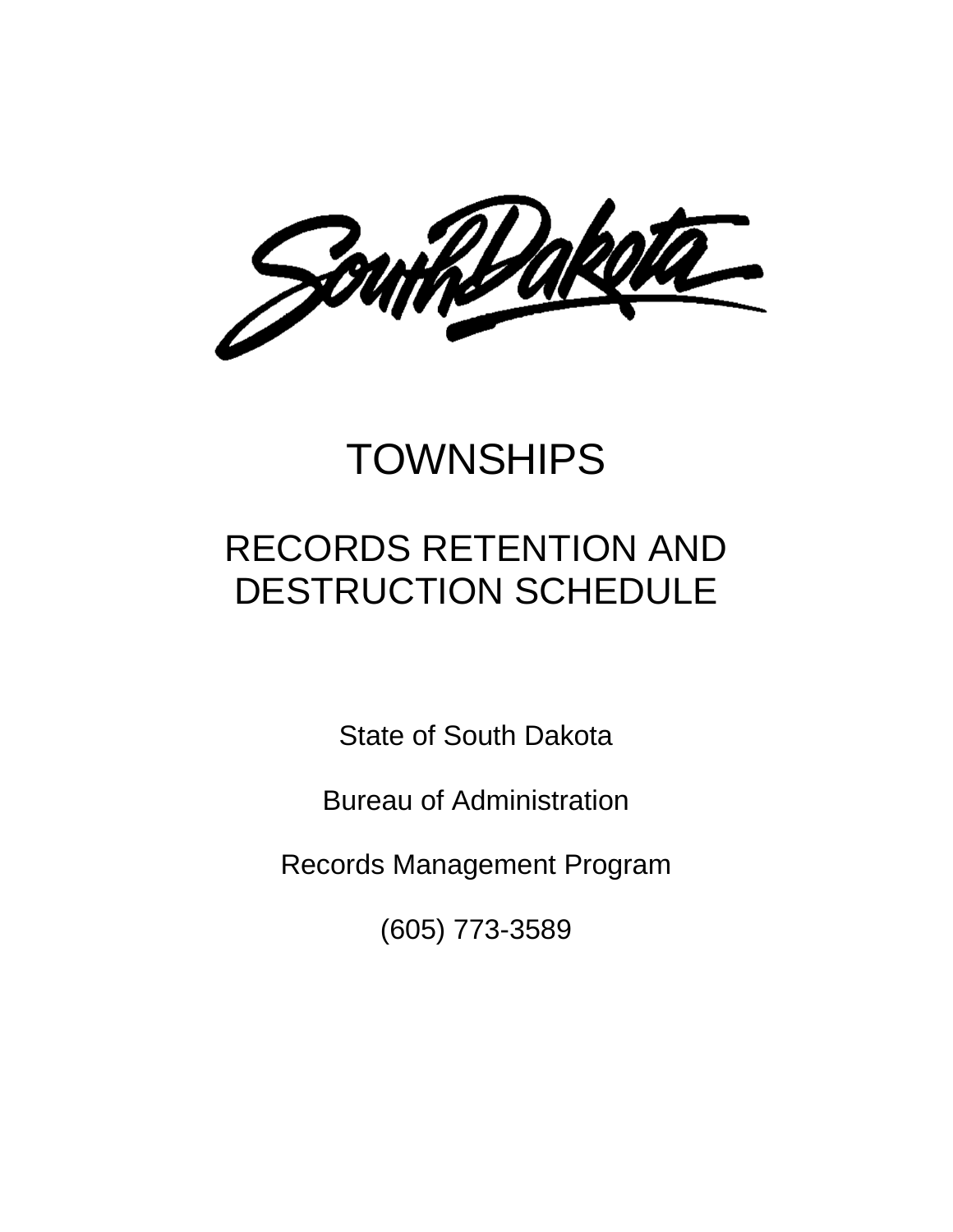

DEPARTMENT OF EXECUTIVE MANAGEMENT

**RECORDS MANAGEMENT PROGRAM** 104 S Garfield Avenue; Bldg E c/o 500 East Capitol Avenue Pierre, SD 57501-5070

**ADMINISTRATION**

**BUREAU OF**

Phone: (605) 773-3589 Fax: (605) 773-5955

**PMB 01234**

### MEMORANDUM

TO: Townships

FROM: Dana Hoffer State Records Manager

### SUBJECT: **Records Retention and Destruction Schedule Manual**

DATE: January 28, 2019

The purpose of the guide is to provide uniform retention and destruction schedules so that township records can be managed efficiently and in compliance with state law, SDCL 1- 27-18, which requires local governing bodies to "promote and implement the principles of efficient records management for local records." Township officials must also maintain a list of documents which were destroyed.

Township officials are required by administrative rule 24:52:11:04 to give the State Archivist 30 days' notice before destroying records the following types of records: **"**records more than 50 years old; records required by the Records Destruction Board to be kept 50 years or longer; annual reports, maps, minutes, and photographs."You may send your list to: State Archives, 900 Governors Drive, Pierre, SD 57501, or telephone: 605- 773-3804.

Unless otherwise covered by specific statutes or township policies, the record retention and destruction schedule in this guide apply to all townships of the State of South Dakota. It establishes the "**Minimum**" amount of time township records must be retained before they can be legally be destroyed. It is up to the governing body of each respective township to set up final review and disposal procedures for records which have reached the end of their retention time.

Finally, if you have any questions about implementing this manual or about your records in general, please contact Records Management at 773-3589. We will welcome an opportunity to discuss the proper implementation of sound records management practices.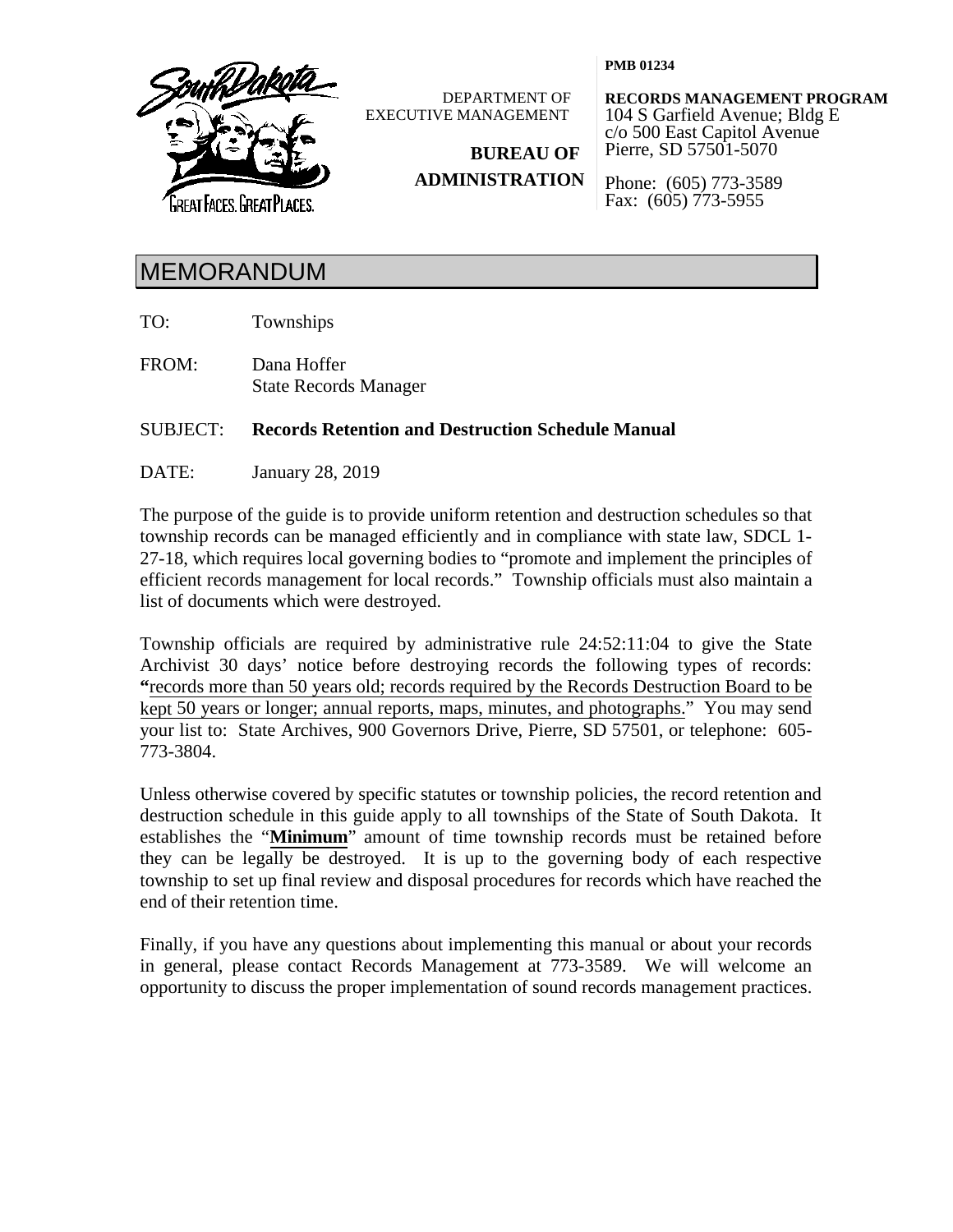### **Procedure to Dispose of Township Records Using this Manual:**

- The Township may adopt this manual as its Records Management Policy.
- Each Township that adopts this manual as its Records Management policy is required to retain a permanent list of all records destroyed pursuant to SDCL 1-27- 19.
- You may proceed immediately to dispose of records pursuant to this manual with the following exception:

**Administrative Rule 24:52:11:04. Destruction of local government records— Archivist must be notified.** Governing bodies or agencies of any county, city, town, township, district, authority, public corporation, or political subdivision planning to destroy local records, as defined in subdivision (1) of SDCL 1-27-9, shall notify the archivist 30 days before the date of the proposed destruction. Notification shall include the name or title of the records, inclusive dates, information content of the records, and quantity. If the archivist believes the records should be preserved, the archivist shall arrange for the transfer of the records to the archives or to a suitable public records storage facility. Transfer of the records may be made at the expense of the state archivist. **This section applies only to the following types of records: records more than 50 years old: records required by the Records Destruction Board to be kept 50 years or longer; annual reports, maps, minutes, and photographs**.

- Townships are not required to submit a list to Records Management; however, Records Management will review a Township's list of records that it plans to destroy to ensure the appropriate retention periods have been met. The list should include the following: **Record series number and record title as listed in this manual and the inclusive dates of the records being destroyed.**
- For records not listed in this manual, Townships must petition the State Records Destruction Board, which meets annually, for authority to dispose of records. Contact Records Management for assistance with this process:

### **Contact Information:**

Records Management State Archives 104 S Garfield Ave; Bldg E Cultural Heritage Center Pierre, SD 57501 900 Governors Drive Phone: (605) 773-3589 Pierre, SD 57501 Fax: (605) 773-5955 Phone: (605) 773-3804

Dana Hoffer, Manager Chelle Somsen, State Archivist Fax: (605) 773-6041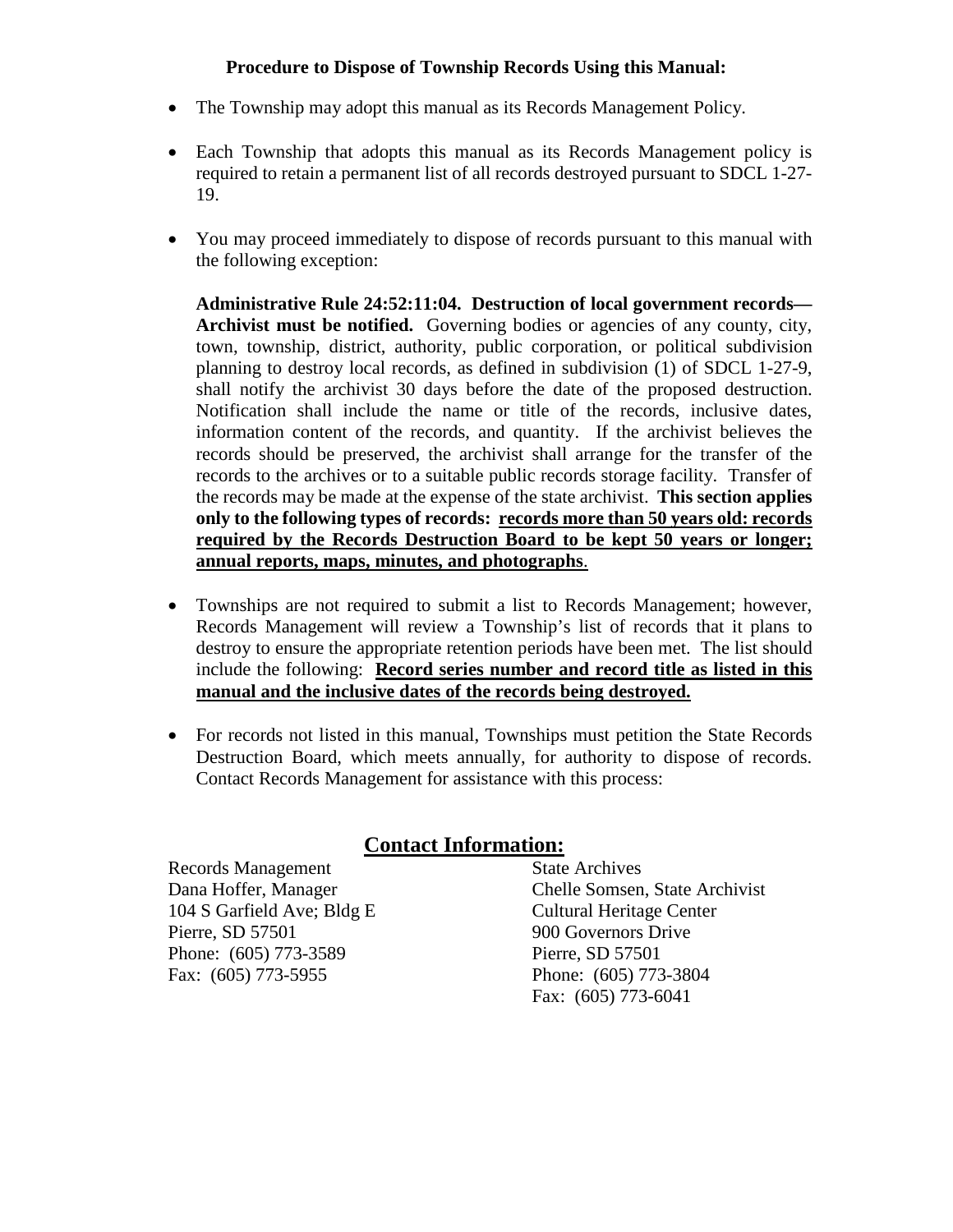**\_\_\_\_\_\_\_\_\_\_\_\_\_\_\_\_\_\_\_\_\_\_\_\_\_\_\_\_\_\_\_\_\_\_\_ \_\_\_\_\_\_\_\_\_\_\_\_\_\_\_\_\_**

**\_\_\_\_\_\_\_\_\_\_\_\_\_\_\_\_\_\_\_\_\_\_\_\_\_\_\_\_\_\_\_\_\_\_\_ \_\_\_\_\_\_\_\_\_\_\_\_\_\_\_\_\_**

**Signature of Township Clerk Date** 

**Signature of Township Board Chairman Date**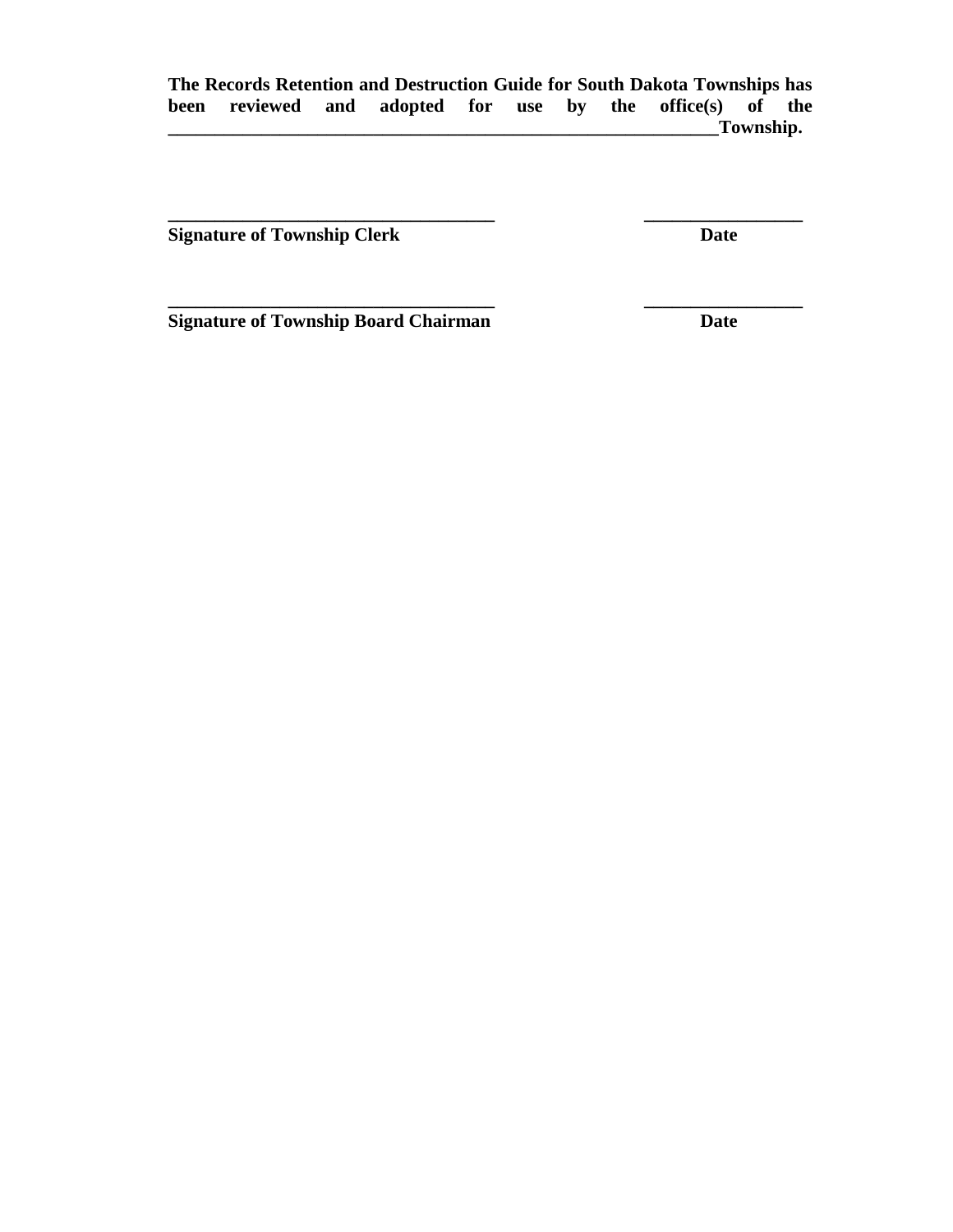## TO RECORDS DESTRUCTION BOARD PETITION FOR AUTHORITY TO DESTROY RECORDS

This request is made by the the undersigned\_\_\_\_\_\_\_\_ Gary Carstensen

as President, SOUTH DAKOTA ASSOCIATION OF TOWNS AND TOWNSHIPS  $_{-}$ (title)

of the State of South Dakota, pursuant to SDCL 1-27-13, 1-27-14, 1-27-19, and ARSD 10:03:01 - 02.

The records petitioned to be destroyed are described with particularity in that certain "Record Retention and Destruction Schedule Authorization of South Dakota Towns and Townships consisting of eighteen pages, and containing designations as follows: Records Series Numbers (consecutively numbered) through  $TWP-42$ , a copy of which Schedule is attached hereto. and made a part hereof by reference as if set forth herein in full.

The authority requested is to destroy, as to each and every record described in the said attached Schedule, at the expiration of the time therein provided for the retention of each of the said records, severally, in any type of storage.

The organizational structure of the South Dakota Towns and Townships is set forth in the said attached Schedule and the purpose for which the several records were kept and any previous Board action in reference thereto is likewise set forth.

The undersigned certifies that, as to each and every record petitioned to be destroyed, the authority requested does not violate any minimum retention time required by state statue: will allow for required state and federal audits to be performed or the time within which to make said audits to pass; and that as to all state contracts and Surety Bonds, will allow all applicable statues of limitations for bringing actions thereon to pass.

SIGNATURE

 $9/24727,9/$ 

The above and foregoing Petition is hereby recommended for approval by the State Records Destruction Board.

*VATOR ALLLA BLOOD* 

 $\circ$ 

DESTRUCTION AUTHORITY I) hereby certify that the State Records Destruction Board met on the 4th day of October and article the destruction of the records described in the foregoing Petition at the expiration time 19. provided for their storage.

SIGMATURE, CHAIRMAN OF THE BOARD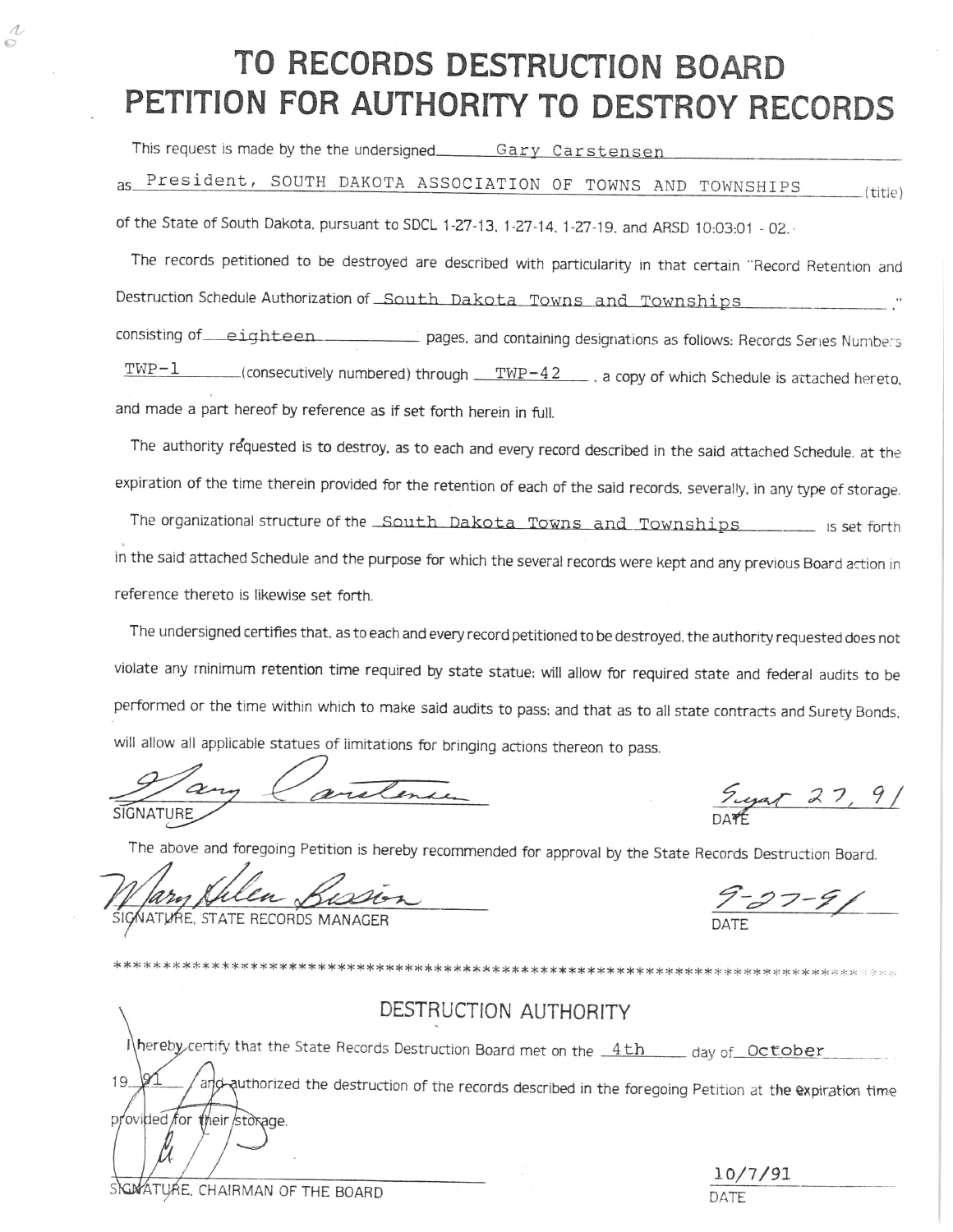### **South Dakota Codified Laws:**

1-27-1. Public records open to inspection and copying. Except as otherwise expressly provided by statute, all citizens of this state, and all other persons interested in the examination of the public records, as defined in § 1-27-1.1, are hereby fully empowered and authorized to examine such public record, and make memoranda and abstracts there from during the hours the respective offices are open for the ordinary transaction of business and, unless federal copyright law otherwise provides, obtain copies of public records in accordance with this chapter.

Each government entity or elected or appointed government official shall, during normal business hours, make available to the public for inspection and copying in the manner set forth in this chapter all public records held by that entity or official.

1-27-1.1. Public records defined. Unless any other statute, ordinance, or rule expressly provides that particular information or records may not be made public, public records include all records and documents, regardless of physical form, of or belonging to this state, any county, municipality, political subdivision, or tax-supported district in this state, or any agency, branch, department, board, bureau, commission, council, subunit, or committee of any of the foregoing. Data which is a public record in its original form remains a public record when maintained in any other form. For the purposes of §§ 1-27-1 to 1-27-1.15, inclusive, a tax-supported district includes any business improvement district created pursuant to chapter 9-55.

1-27-9. Records management programs--Definition of terms. Terms used in §§ 1-27-9 to 1-27-18, inclusive, mean:

- (1) "Local record," a record of a county, municipality, township, district, authority, or any public corporation or political entity whether organized and existing under charter or under general law, unless the record is designated or treated as a state record under state law;
- (2) "Record," a document, book, paper, photograph, sound recording, or other material, regardless of physical form or characteristics, made or received pursuant to law or ordinance or in connection with the transaction of official business. Library and museum material made or acquired and preserved solely for reference or exhibition purposes, extra copies of documents preserved only for convenience of reference, and stocks of publications and of processed documents are not included within the definition of records as used in §§ 1- 27-9 to 1-27-18, inclusive.

1-27-11. Board to supervise destruction of records--State records manager as ex officio member--Permission required for destruction. There is hereby created a board consisting of the commissioner of administration, state auditor, attorney general, auditor-general, and state archivist to supervise and authorize the destruction of records. The state records manager shall also serve as an ex officio member in an advisory capacity only. No record may be destroyed or otherwise disposed of by any agency of the state unless it is determined by majority vote of the board that the record has no further administrative, legal, fiscal, research, or historical value.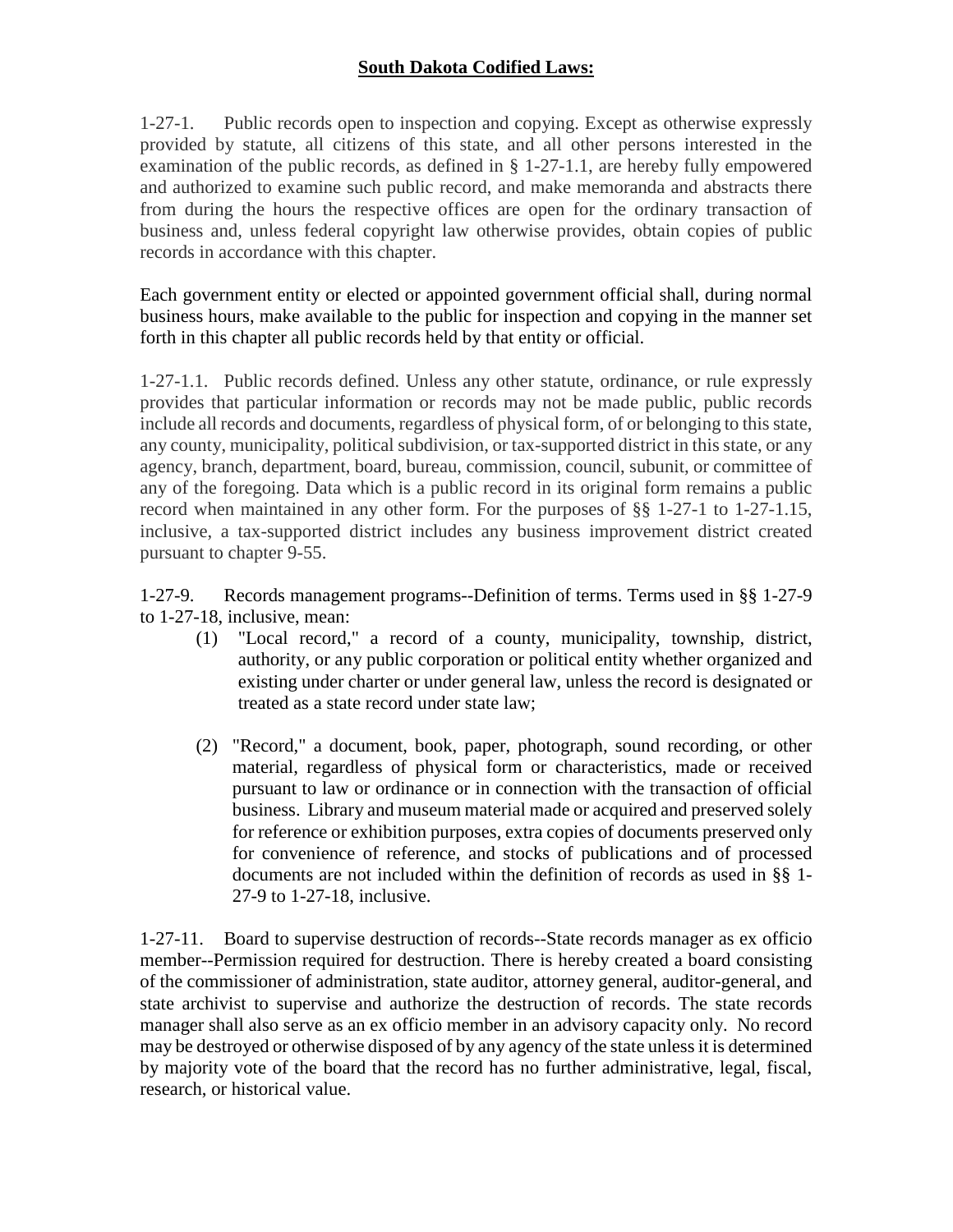### **South Dakota Codified Laws:**

1-27-15. Destruction of non-record materials. Any non-record material not included within the definition of records as contained in § 1-27-9 may be destroyed at any time by the agency in possession of such materials without the prior approval of the commissioner of administration.

1-27-18. Local records management programs. The governing body of each county, municipality, township, district, authority, or any public corporation or political entity, whether organized and existing under charter or under general law, shall promote and implement the principles of efficient records management for local records. The governing body may, as far as practical, follow the program established for the management of state records. The commissioner of administration may, upon the request of a governing body, provide advice and assistance in the establishment of a local records management program.

1-27-19. Annual meeting to authorize destruction of political subdivision records--Record of disposition. The State Record Destruction Board shall meet at least once each year and consider requests of all political subdivisions for the destruction of records and to authorize their destruction as in the case of state records. However, in the case of any records recommended to be destroyed, the board shall require a record to be kept of the disposition of the documents.

1-27-42. Public record officer for the state, county, municipality, township, school district, special district, or other entity. The public record officer for the state is the secretary, constitutional officer, elected official, or commissioner of the department, office, or other division to which a request is directed. The public record officer for a county is the county auditor or the custodian of the record for law enforcement records. The public record officer for a first or second class municipality is the finance officer or the clerk or the custodian of the record for law enforcement records. The public record officer for a third class municipality is the president of the board of trustees or the custodian of the record for law enforcement records. The public record officer for an organized township is the township clerk. The public record officer for a school district is the district superintendent or CEO. The public record officer for a special district is the chairperson of the board of directors. The public record officer for any other entity not otherwise designated is the person who acts in the capacity of the chief financial officer or individual as designated by the entity

6-1-11. Form of certain public records--Duplicate--Computerization. Whenever the creation, maintenance, or storage of any public record is specified by state law for political subdivisions, such record may be in the form of punched cards, magnetic tapes, disks, and other machine-sensible data media within a data processing system. Such records shall be backed up by a duplicate, be accessible to viewing members of the public, and be retained in accordance with all applicable requirements for the retention of manual records. To the extent an office is computerized, the office need not keep a hard, paper copy. If current public records are converted to a computerized format, the political subdivision may destroy those records which the state records destruction board has pursuant to §1-27-19, declared to be of no further administrative, legal, fiscal, research, or historical value.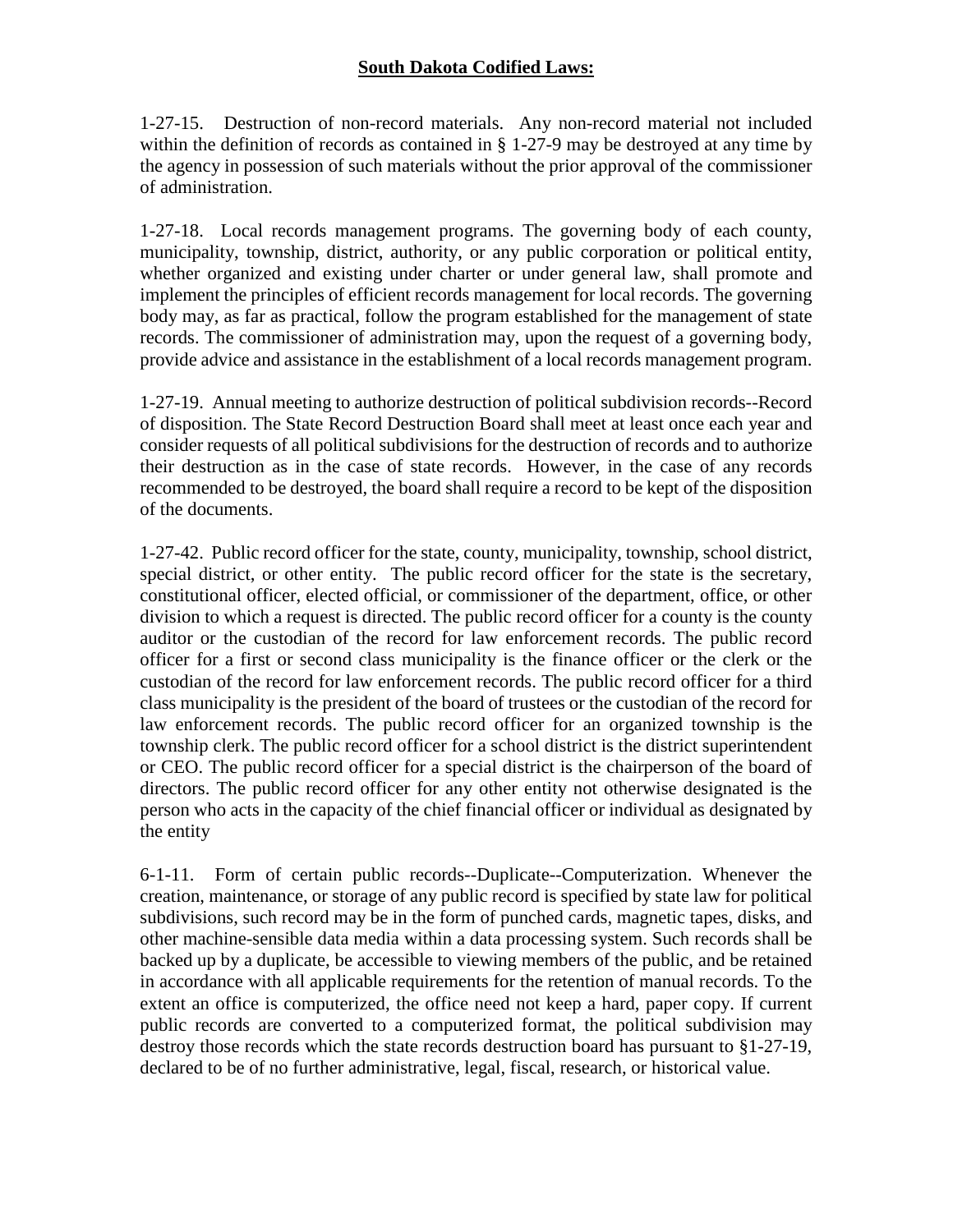### **Definitions:**

**Superseded:** To take the place of; replace.

**Obsolete:** No longer in use.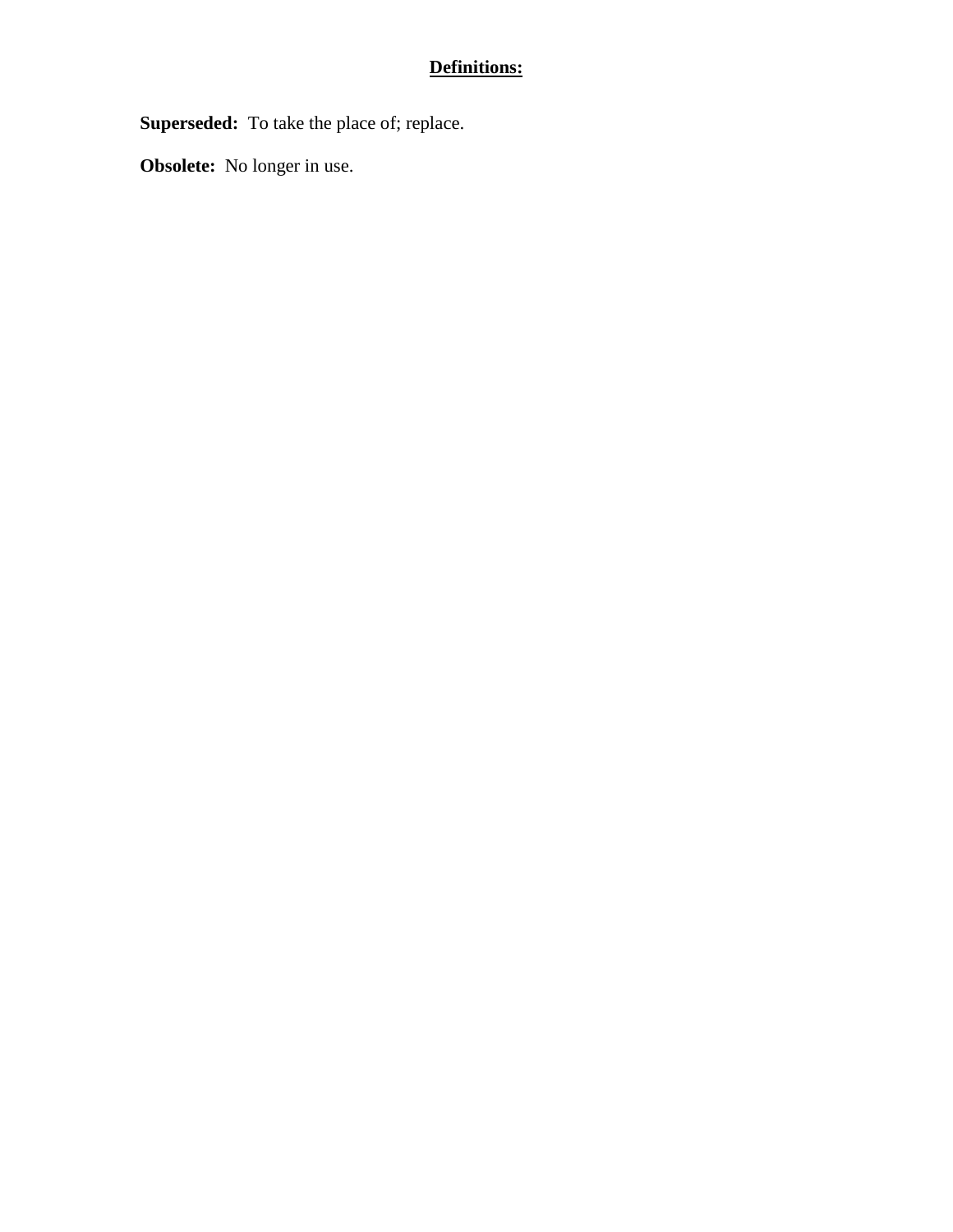### **TABLE OF CONTENTS**

### **TOWNSHIPS:**

| <b>TWP-1.</b>  |                    |
|----------------|--------------------|
| <b>TWP-2.</b>  |                    |
| <b>TWP-3.</b>  |                    |
| <b>TWP-4.</b>  |                    |
| <b>TWP-5.</b>  |                    |
| <b>TWP-6.</b>  |                    |
| <b>TWP-7.</b>  |                    |
| <b>TWP-8.</b>  |                    |
| <b>TWP-9.</b>  |                    |
| <b>TWP-10.</b> |                    |
| <b>TWP-11.</b> |                    |
| <b>TWP-12.</b> |                    |
| <b>TWP-13.</b> |                    |
| <b>TWP-14.</b> |                    |
| <b>TWP-15.</b> |                    |
| <b>TWP-16.</b> |                    |
| <b>TWP-17.</b> |                    |
| <b>TWP-18.</b> |                    |
| <b>TWP-19.</b> |                    |
| <b>TWP-20.</b> |                    |
| <b>TWP-21.</b> |                    |
| <b>TWP-22.</b> |                    |
| <b>TWP-23.</b> |                    |
| <b>TWP-24.</b> |                    |
| <b>TWP-25.</b> |                    |
| <b>TWP-26.</b> |                    |
| <b>TWP-27.</b> |                    |
| <b>TWP-28.</b> |                    |
| <b>TWP-29.</b> |                    |
| <b>TWP-30.</b> | <b>MINUTES:</b>    |
| <b>TWP-31.</b> |                    |
| <b>TWP-32.</b> |                    |
| <b>TWP-33.</b> |                    |
| <b>TWP-34.</b> | <b>PETITIONS:.</b> |
| <b>TWP-35.</b> |                    |
| <b>TWP-36.</b> |                    |
| <b>TWP-37.</b> |                    |
| <b>TWP-38.</b> |                    |
| <b>TWP-39.</b> |                    |
| <b>TWP-40.</b> |                    |
| <b>TWP-41.</b> |                    |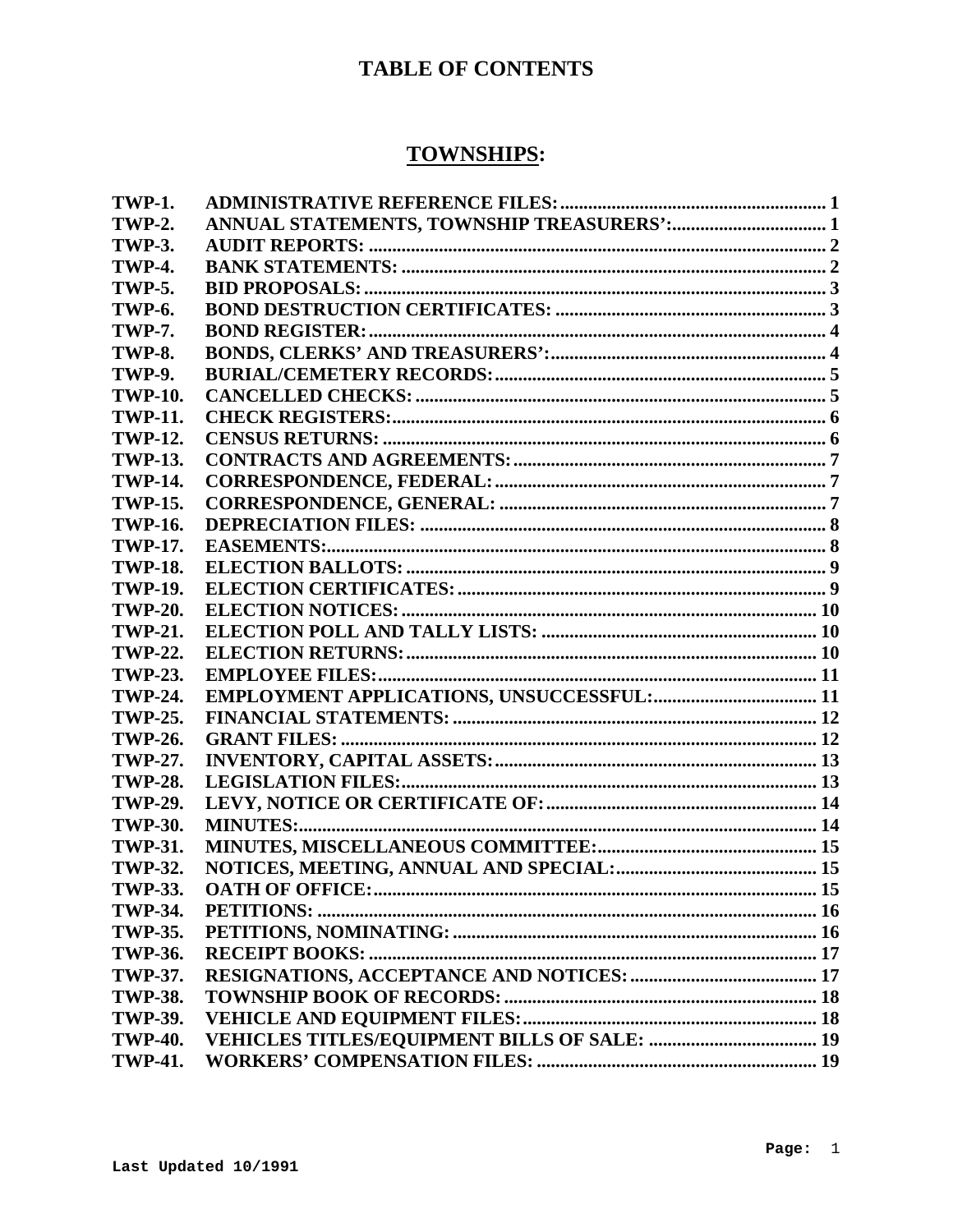**STATE OF SOUTH DAKOTA RECORDS RETENTION & DESTRUCTION SCHEDULE OFFICE: OFFICE: OFFICE: TOWERFICE: TOWERFICE: TOWERFICE: AUTHORIZATION FORM (Std Form RM-1 Rev 1/03)** 

| DEPARTMENT:             | S |
|-------------------------|---|
| DIVISION:               | Р |
| OFFICE:                 | Ί |
| <b>PROGRAM:</b>         | Ί |
| <b>RECORDS OFFICER:</b> | Ί |
| <b>RM CUSTOMER #:</b>   |   |
|                         |   |

| <b>State of South Dakota</b> |  |
|------------------------------|--|
| <b>Political Subdivision</b> |  |
| <b>Townships</b>             |  |
| <b>Townships</b>             |  |
| <b>Townships</b>             |  |
|                              |  |

### **R.D.B. RECORD AUTHORITY**

### **SERIES NO. TITLE---DESCRIPTION---RETENTION AND DESTRUCTION SCHEDULE NUMBER**

### <span id="page-9-0"></span>**TWP-1. ADMINISTRATIVE REFERENCE FILES:**

**91-014**

This alphabetic series is maintained for convenience of reference. Topics in the file may include but are not limited to association files, policies and procedures, Civil Defense, computer information, and complaints.

**RETENTION:** Retain current information. Destroy superseded or obsolete.

### <span id="page-9-1"></span>**TWP-2. ANNUAL STATEMENTS, TOWNSHIP TREASURERS':**

**91-014**

This series contains annual statements prepared by township treasurers as required by SDCL 8-10-30. The reports are submitted to the County Auditor's Office, are used for reference, and include the following types of information: township name, name of township treasurer, date, listing of expenditures and their purpose, total receipts, total disbursements and cash balance. The County Auditor maintains these reports for three years, and the township clerk must record this information in the book of records (minutes).

**RETENTION:** Retain permanently on the book of records (minutes). Transfer to County Auditor should the political subdivision dissolve.

(NOTE: Subject to screening by the State Archivist prior to disposal.)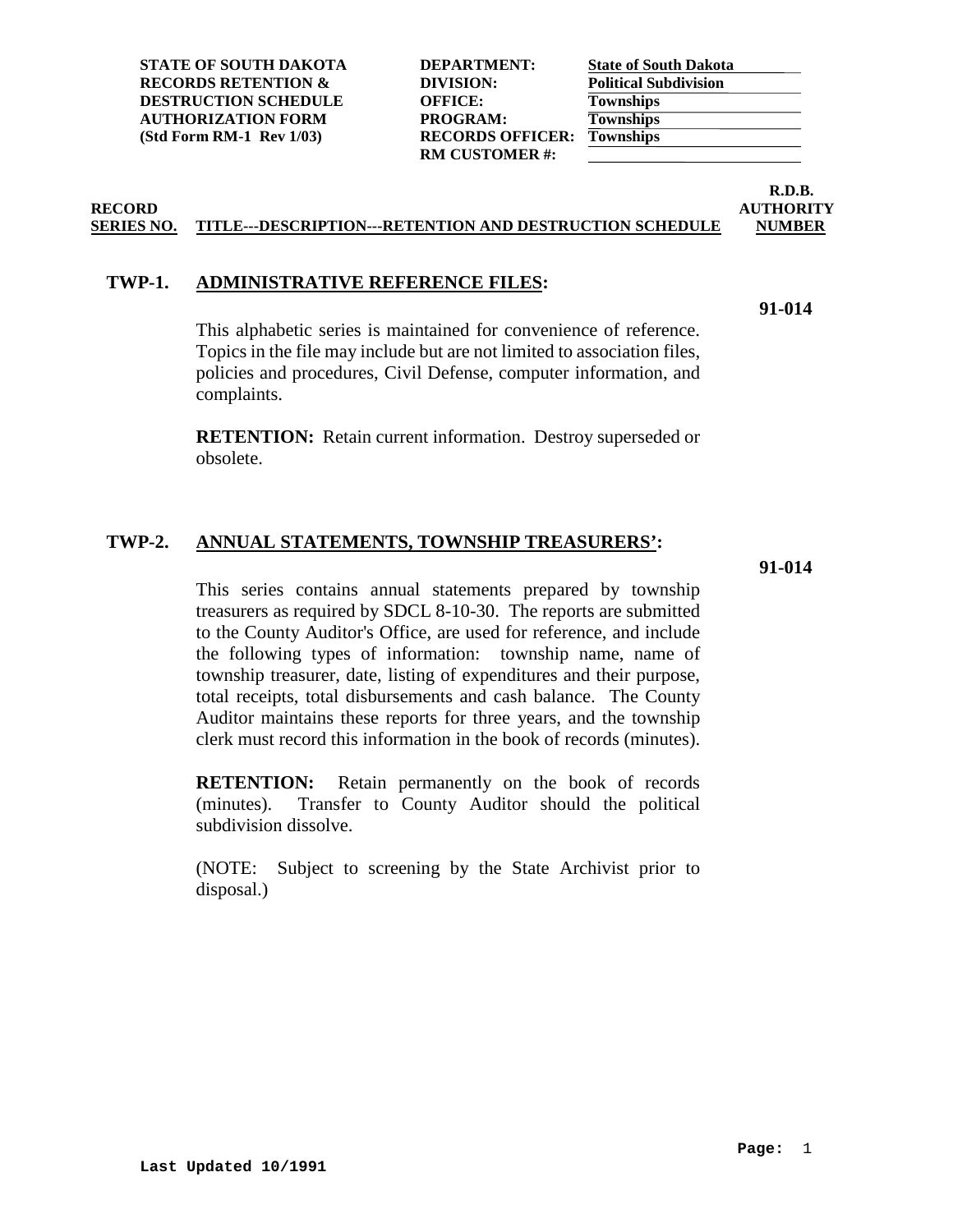| DEPARTMENT:             |
|-------------------------|
| DIVISION:               |
| <b>OFFICE:</b>          |
| PROGRAM:                |
| <b>RECORDS OFFICER:</b> |
| <b>RM CUSTOMER#:</b>    |
|                         |

| <b>State of South Dakota</b> |  |
|------------------------------|--|
| <b>Political Subdivision</b> |  |
| <b>Townships</b>             |  |
| <b>Townships</b>             |  |
| <b>Townships</b>             |  |

### **R.D.B.<br>AUTHORITY RECORD AUTHORITY**

#### **SERIES NO. TITLE---DESCRIPTION---RETENTION AND DESTRUCTION SCHEDULE NUMBER**

### <span id="page-10-0"></span>**TWP-3. AUDIT REPORTS:**

This series contains both Department of Legislative Audit and private audit reports concerning the expenditure and administration of township funds. The reports are reviewed to identify problem areas and discrepancies so that corrective measures can be implemented. The auditing agency also maintains a copy of the report.

**RETENTION:** Retain 3 years, then destroy.

(NOTE: Legislative Audit maintains reports permanently on microfilm.)

### <span id="page-10-1"></span>**TWP-4. BANK STATEMENTS:**

This series is arranged chronologically and contains records sent from individual banks to use for reconciliation purposes. Information may include: date of statement, cancelled checks, deposit records, and bank balances. The information is used to reconcile checking accounts with bank balances and for reference and audit purposes.

**RETENTION:** Retain 4 years. Destroy after 4 years provided no litigation, claim, or audit is pending. Otherwise, maintain until litigation, claim, or audit is complete and maintain for an additional 3 years, then destroy.

**91-014**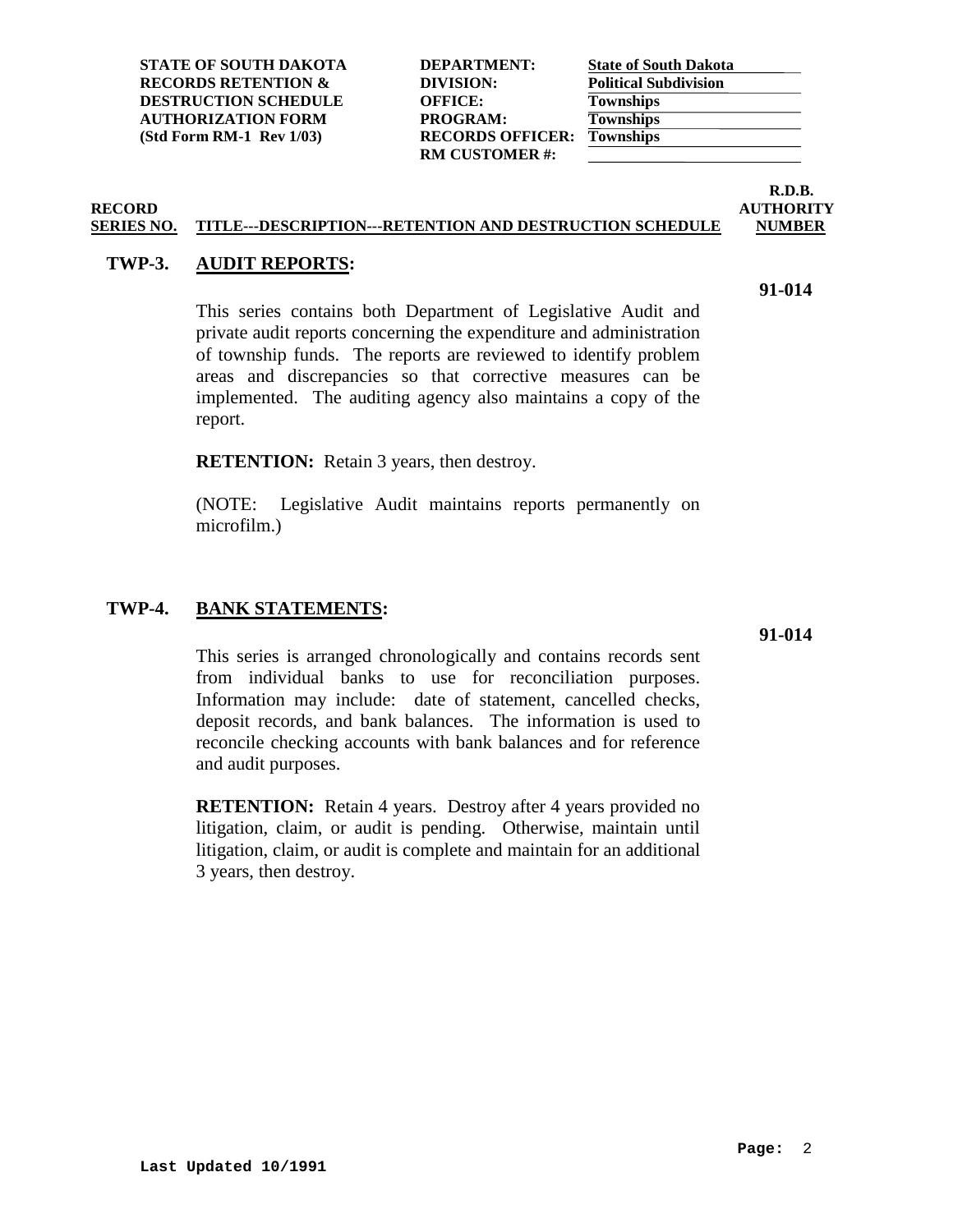| <b>DEPARTMENT:</b>      |
|-------------------------|
| DIVISION:               |
| <b>OFFICE:</b>          |
| PROGRAM:                |
| <b>RECORDS OFFICER:</b> |
| <b>RM CUSTOMER#:</b>    |
|                         |

| <b>State of South Dakota</b> |  |
|------------------------------|--|
| <b>Political Subdivision</b> |  |
| <b>Townships</b>             |  |
| <b>Townships</b>             |  |
| <b>Townships</b>             |  |

### **R.D.B.<br>AUTHORITY RECORD AUTHORITY**

**91-014**

#### **SERIES NO. TITLE---DESCRIPTION---RETENTION AND DESTRUCTION SCHEDULE NUMBER**

### <span id="page-11-0"></span>**TWP-5. BID PROPOSALS:**

This series contains the bids submitted by various vendors for goods or services to be provided to the township.

**RETENTION:** Retain 4 years, then destroy provided no claim, audit, or litigation is pending. Otherwise, maintain until litigation, claim, or audit is complete and maintain for an additional 3 years, then destroy.

### <span id="page-11-1"></span>**TWP-6. BOND DESTRUCTION CERTIFICATES:**

**91-014**

This series contains copies of Bond Destruction Certificates submitted by the bonding firm to the township. They document the destruction of bonds two years after payment. Information may include but is not limited to: date, township, bond number, maturity date, destruction date, amount, and authorized signature. They are maintained for audit purposes.

**RETENTION:** Retain 4 years after bond has been paid and posted to Bond Register, then destroy provided no audit, claim, or litigation is pending. Otherwise, maintain until litigation, claim, or audit is complete and maintain for an additional 3 years, then destroy.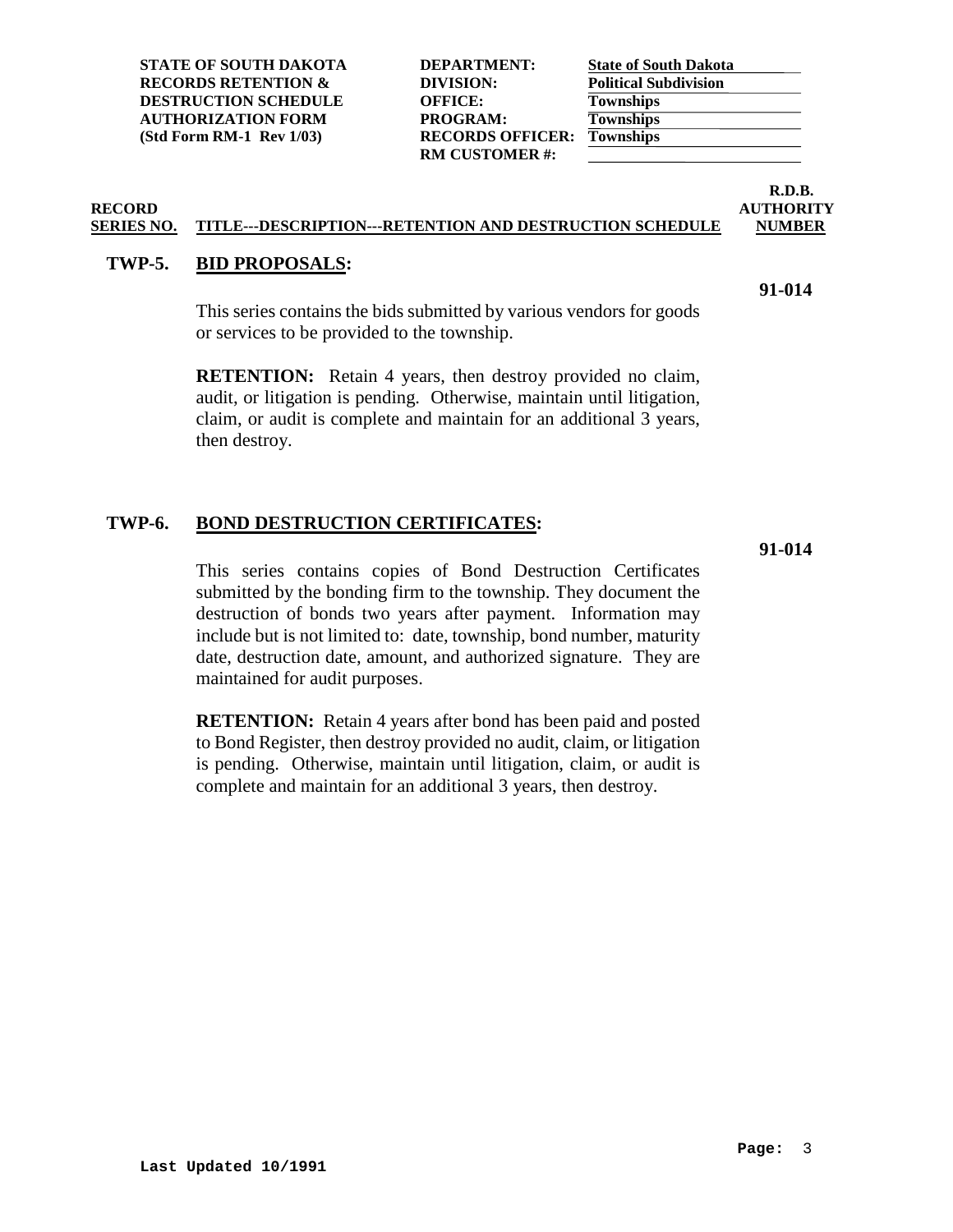| <b>DEPARTMENT:</b>      |
|-------------------------|
| DIVISION:               |
| OFFICE:                 |
| PROGRAM:                |
| <b>RECORDS OFFICER:</b> |
| <b>RM CUSTOMER#:</b>    |
|                         |

| <b>State of South Dakota</b> |  |
|------------------------------|--|
| <b>Political Subdivision</b> |  |
| <b>Townships</b>             |  |
| <b>Townships</b>             |  |
| <b>Townships</b>             |  |

### **R.D.B. RECORD AUTHORITY**

### **SERIES NO. TITLE---DESCRIPTION---RETENTION AND DESTRUCTION SCHEDULE NUMBER**

### <span id="page-12-0"></span>**TWP-7. BOND REGISTER:**

This series is maintained as a record of payments for both principal and interest of bonds. Information of the register may include: principal, interest rate, total principal and interest, levy interest, levy date, documentation of purchasers and origin of bonds.

**RETENTION:** Retain full book until all respective bonds have been retired, then transfer to storage for 4 years. Destroy 4 years after all bonds have been retired provided no claim, audit, or litigation is pending. Otherwise, maintain until litigation, claim, or audit is complete and maintain for an additional 3 years, then destroy.

### <span id="page-12-1"></span>**TWP-8. BONDS, CLERKS' AND TREASURERS':**

**91-014**

SDCL 8-7-1 requires township treasurers to post a bond with one or more sureties or have a bond executed by a surety company authorized to do business in this state. SDCL 8-6-1 requires a township clerk to post a bond with two or more sureties.

**RETENTION:** File with County Auditor immediately.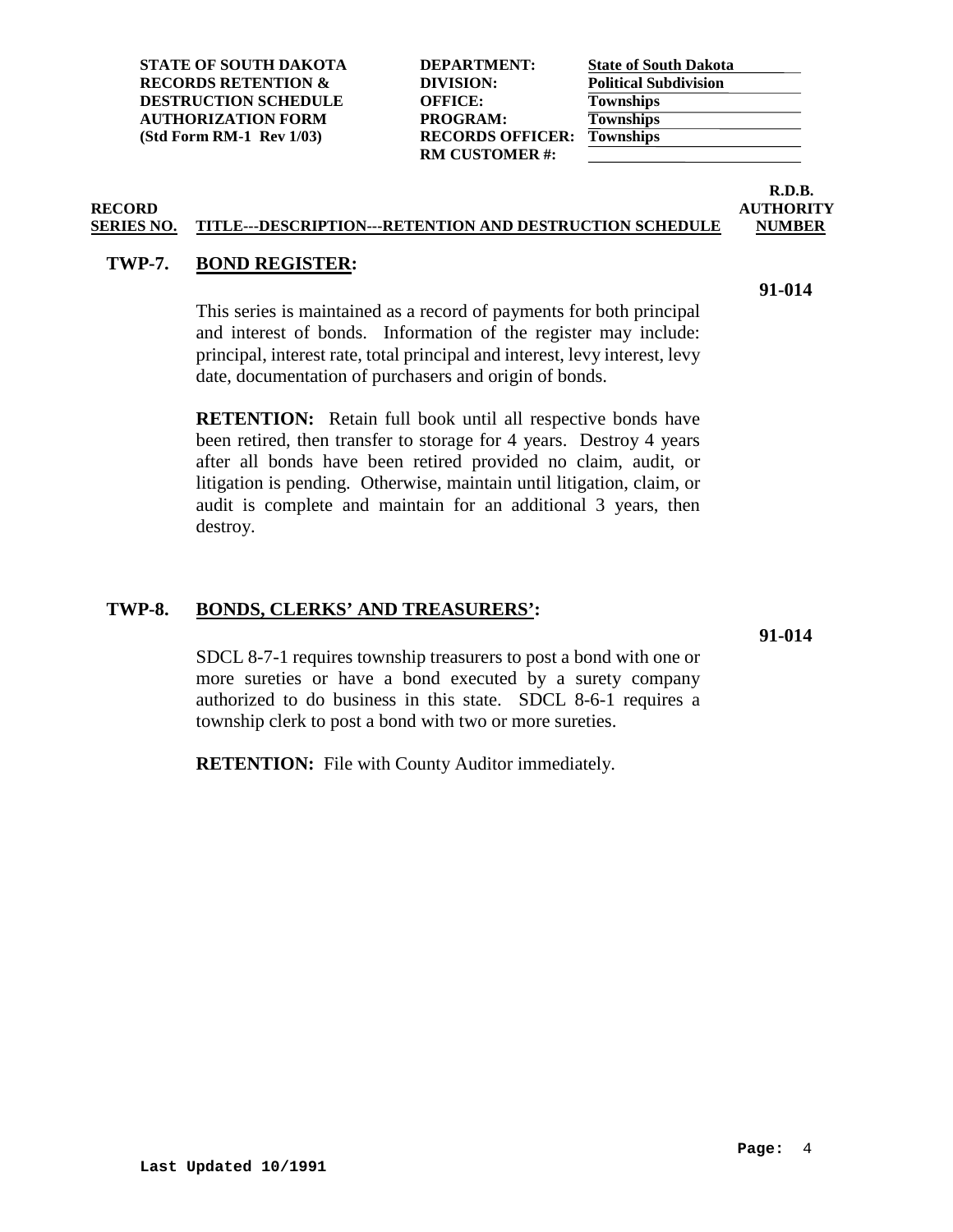| <b>DEPARTMENT:</b>      |
|-------------------------|
| DIVISION:               |
| <b>OFFICE:</b>          |
| PROGRAM:                |
| <b>RECORDS OFFICER:</b> |
| <b>RM CUSTOMER#:</b>    |
|                         |

| <b>State of South Dakota</b> |
|------------------------------|
| <b>Political Subdivision</b> |
|                              |
|                              |
|                              |
|                              |

### **R.D.B.<br>AUTHORITY RECORD AUTHORITY**

#### **SERIES NO. TITLE---DESCRIPTION---RETENTION AND DESTRUCTION SCHEDULE NUMBER**

### <span id="page-13-0"></span>**TWP-9. BURIAL/CEMETERY RECORDS:**

**91-014**

This series, comprised of the cemetery plat book and its index and the cemetery plot sales record, details the name of the decedent, the legal description of the cemetery plot, a map of the cemetery, and details of the sale.

**RETENTION:** Retain permanently.

(NOTE: Consider microfilming or duplicating these records and storing them in a separate location (i.e. the state archives) to provide dispersal protection of these vital records.)

(NOTE: Subject to screening by the State Archivist prior to disposal.)

Transfer to County Auditor should the political subdivision dissolve.

### <span id="page-13-1"></span>**TWP-10. CANCELLED CHECKS:**

**91-014**

This series is filed numerically and contains the cancelled checks issued by the township and returned by the bank after the transaction has transpired. Information includes: date, amount tendered, payee, authorizing signature, bank drawn upon, account number, date check cleared the bank, and endorsements.

**RETENTION:** Retain 4 years. Destroy after 4 years provided no litigation, claim, or audit is pending.

When litigation, claim, or audit is complete maintain for an additional 3 years, then destroy.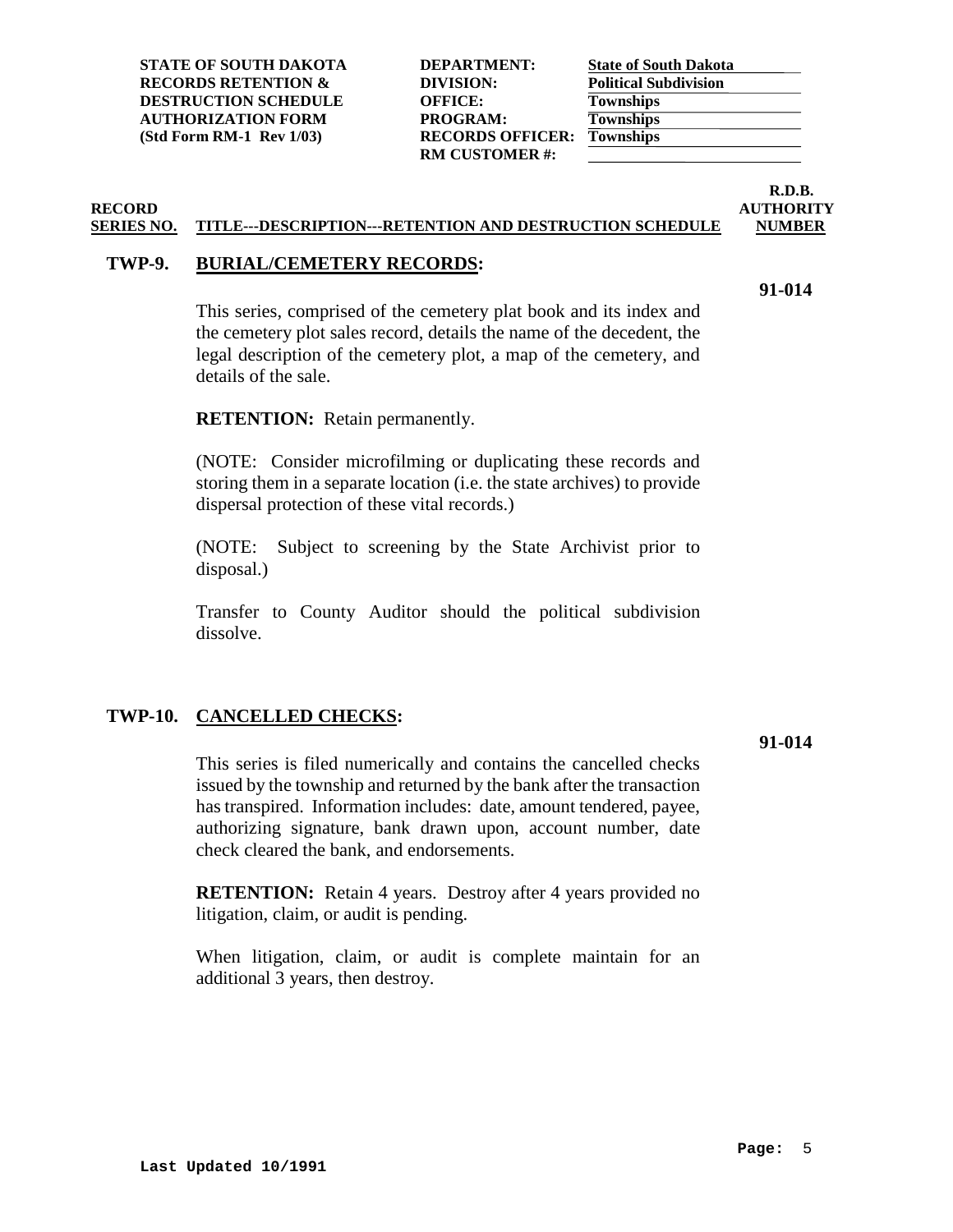| <b>DEPARTMENT:</b>     |
|------------------------|
| DIVISION:              |
| <b>OFFICE:</b>         |
| PROGRAM:               |
| <b>RECORDS OFFICER</b> |
| <b>RM CUSTOMER#:</b>   |
|                        |

| <b>State of South Dakota</b> |  |
|------------------------------|--|
| <b>Political Subdivision</b> |  |
| <b>Townships</b>             |  |
| <b>Townships</b>             |  |
| <b>Townships</b>             |  |

### **R.D.B.<br>AUTHORITY RECORD AUTHORITY**

**91-014**

#### **SERIES NO. TITLE---DESCRIPTION---RETENTION AND DESTRUCTION SCHEDULE NUMBER**

### <span id="page-14-0"></span>**TWP-11. CHECK REGISTERS:**

This series is arranged numerically by check number and contains registers or stubs from checks issued by the township. Information includes: check number, issue date, amount, payee, and purpose. The information is maintained for reference concerning parties to whom checks were issued and for audit purposes.

**RETENTION:** Retain 4 years. Destroy after 4 years provided no litigation, claim, or audit is pending. Otherwise, maintain until litigation, claim, or audit is complete and maintain for an additional 3 years, then destroy.

### <span id="page-14-1"></span>**TWP-12. CENSUS RETURNS:**

This series contains copies of demographic data on the township compiled by the United States Census Bureau.

**RETENTION:** Maintain throughout any challenge to the United States Census Bureau's findings. Otherwise, dispose of this nonrecord material immediately.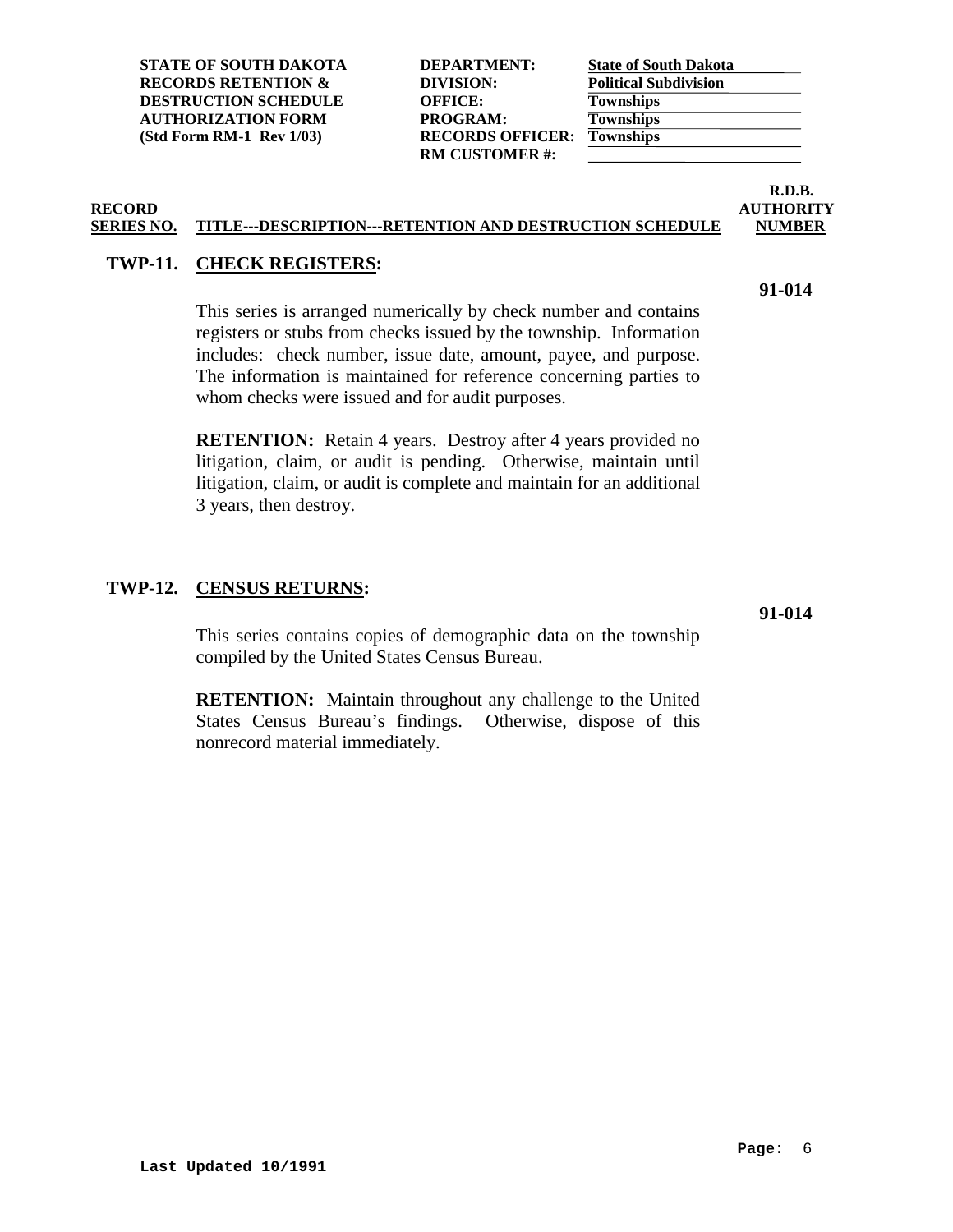| <b>DEPARTMENT:</b>      |
|-------------------------|
| DIVISION:               |
| OFFICE:                 |
| PROGRAM:                |
| <b>RECORDS OFFICER:</b> |
| <b>RM CUSTOMER#:</b>    |
|                         |

|                              | <b>State of South Dakota</b> |
|------------------------------|------------------------------|
| <b>Political Subdivision</b> |                              |
| <b>Townships</b>             |                              |
| <b>Townships</b>             |                              |
| <b>Townships</b>             |                              |

### **R.D.B. RECORD AUTHORITY**

## **SERIES NO. TITLE---DESCRIPTION---RETENTION AND DESTRUCTION SCHEDULE NUMBER**

### <span id="page-15-0"></span>**TWP-13. CONTRACTS AND AGREEMENTS:**

This series contains both originals (copies of record) and reference copies of contracts and agreements between the agency and other parties. Information includes: terms and conditions of the contracts and agreements, effective dates, costs, and funding sources. They are kept for reference and audit purposes.

**RETENTION:** Retain current originals (copies of record); transfer terminated to storage for 7 years. Destroy 7 years after terminated.

Retain current reference copies; destroy terminated.

### <span id="page-15-1"></span>**TWP-14. CORRESPONDENCE, FEDERAL:**

This series is arranged chronologically and contains both copies and originals of letters and memorandums sent to and received from any federal agency. The information is maintained for reference and for possible use when federal litigation, claims, or audits are pending.

**RETENTION:** Retain 3 years. Destroy after 3 years provided no litigation, claim, or audit is pending. Otherwise, maintain until litigation, claim, or audit is complete and maintain for an additional 3 years, then destroy.

### <span id="page-15-2"></span>**TWP-15. CORRESPONDENCE, GENERAL:**

**91-014**

This series is arranged chronologically and contains both copies of letters and memorandums sent and the originals of letters and memorandums received. The information is used for occasional reference and documentation.

**RETENTION:** Retain 2 years, then destroy.

**91-014**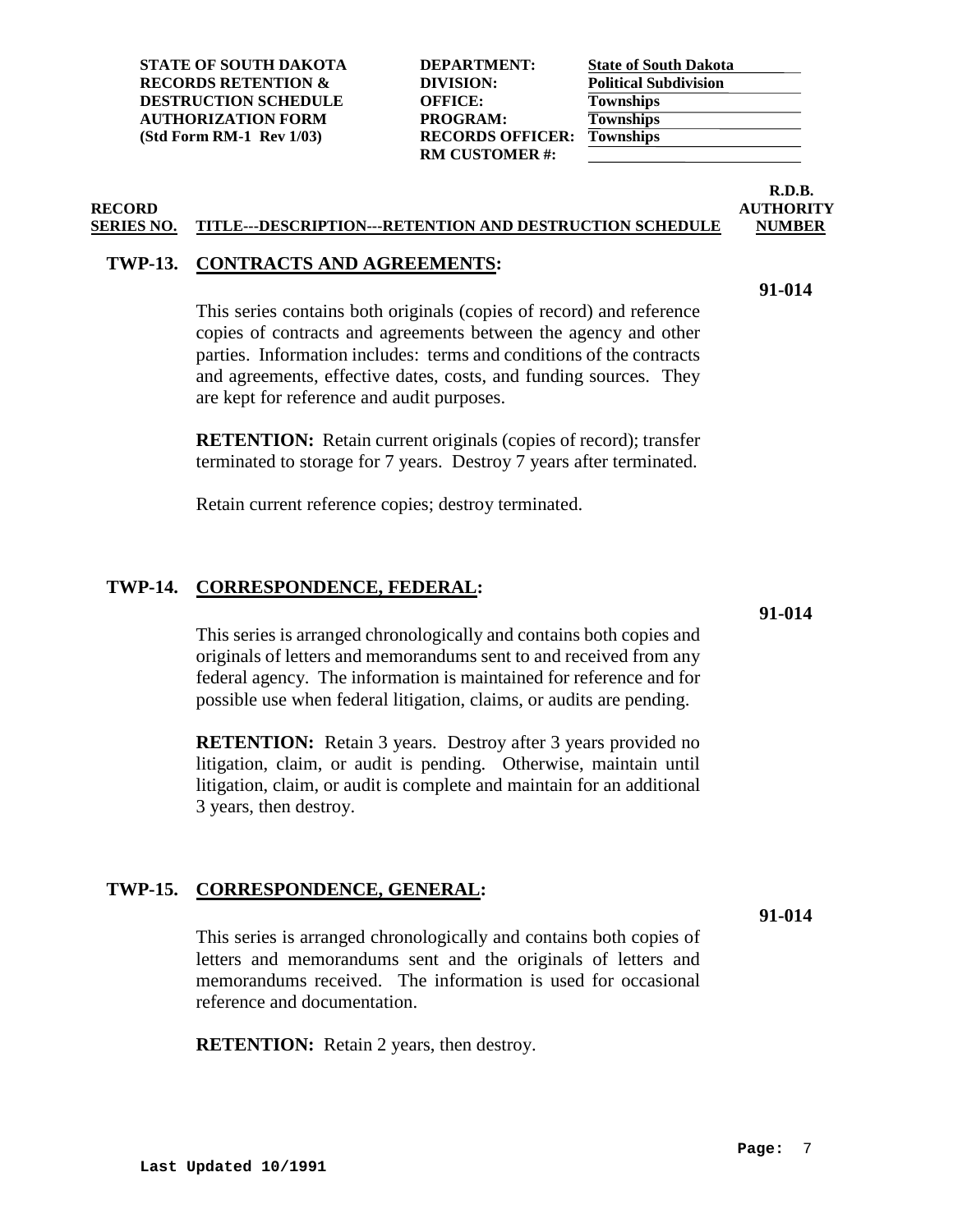| DEPARTMENT:            |
|------------------------|
| DIVISION:              |
| OFFICE:                |
| PROGRAM:               |
| <b>RECORDS OFFICER</b> |
| <b>RM CUSTOMER#:</b>   |
|                        |

| <b>State of South Dakota</b> |  |
|------------------------------|--|
| <b>Political Subdivision</b> |  |
| <b>Townships</b>             |  |
| <b>Townships</b>             |  |
| <b>Townships</b>             |  |

### **R.D.B.<br>AUTHORITY RECORD AUTHORITY**

**91-014**

#### **SERIES NO. TITLE---DESCRIPTION---RETENTION AND DESTRUCTION SCHEDULE NUMBER**

#### <span id="page-16-0"></span>**TWP-16. DEPRECIATION FILES:**

This annual cumulative report contains depreciation information on equipment owned by the township. Information includes: equipment name, purchase price, life expectancy, annual depreciation, and balance. The information is maintained for audit purposes.

**RETENTION:** Retain 4 years. Destroy after 4 years provided no litigation, claim, or audit is pending. Otherwise, maintain until litigation, claim, or audit is complete and maintain for an additional 3 years, then destroy.

#### <span id="page-16-1"></span>**TWP-17. EASEMENTS:**

This series contains documentation of easements received or granted by the township. Information includes grantor, legal descriptions of property, purpose of easement, amount of consideration, and authorized signatures. Easements are maintained here as a central record of all easements owned or granted by the township. Transactions involving easements are detailed in the Book of Records (minutes). Easements should be filed with the County Register of Deeds.

**RETENTION:** Retain current easements. Transfer terminated to storage for 10 years. Destroy 10 years after terminated.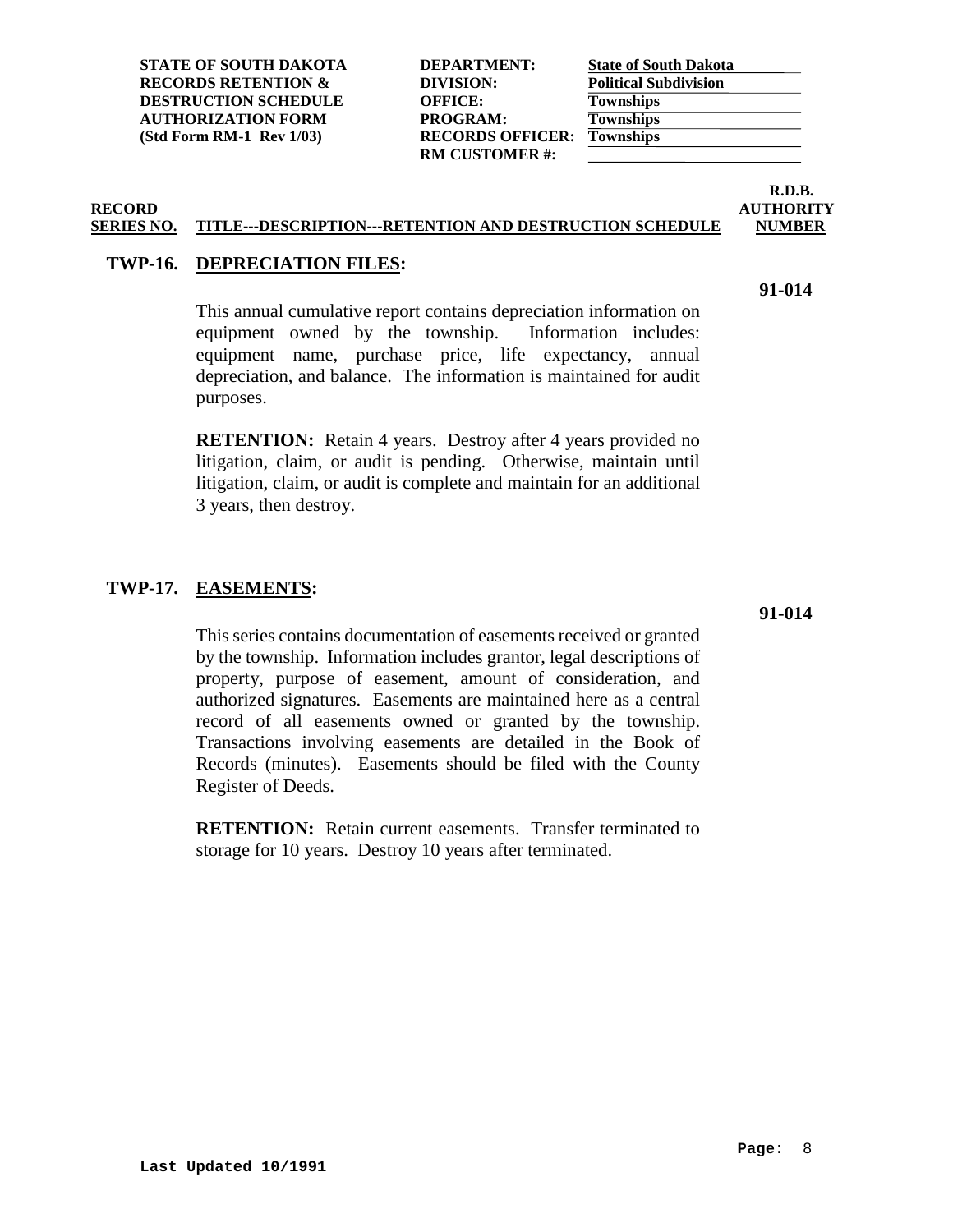| <b>DEPARTMENT:</b>     |
|------------------------|
| DIVISION:              |
| <b>OFFICE:</b>         |
| PROGRAM:               |
| <b>RECORDS OFFICER</b> |
| <b>RM CUSTOMER#:</b>   |
|                        |

| <b>State of South Dakota</b> |  |
|------------------------------|--|
| <b>Political Subdivision</b> |  |
| <b>Townships</b>             |  |
| <b>Townships</b>             |  |
| <b>Townships</b>             |  |

### **R.D.B.<br>AUTHORITY RECORD AUTHORITY**

**91-014**

#### **SERIES NO. TITLE---DESCRIPTION---RETENTION AND DESTRUCTION SCHEDULE NUMBER**

### <span id="page-17-0"></span>**TWP-18. ELECTION BALLOTS:**

This series contains the official ballots used in township elections. Information may include: candidates' names, township questions, issuance of bond questions, county and name of township. This series includes hand-marked paper ballots, voting machine ballot records, contested ballots, and unused or spoiled ballots.

**RETENTION:** Retain paper ballots, voting machine ballot records, and unused or spoiled ballots 60 days after election and/or recount, then destroy.

Retain contested ballots 1 year, then destroy provided no litigation is pending.

### <span id="page-17-1"></span>**TWP-19. ELECTION CERTIFICATES:**

**91-014**

This series contains copies of certificates issued declaring the outcome of elections. Information on the form includes: date of election, office, name of prevailing candidate, term of office, and signature of clerk. These are filed with the County Auditor and are also presented to the prevailing candidate.

**RETENTION:** Retain 1 year, then destroy provided no litigation is pending.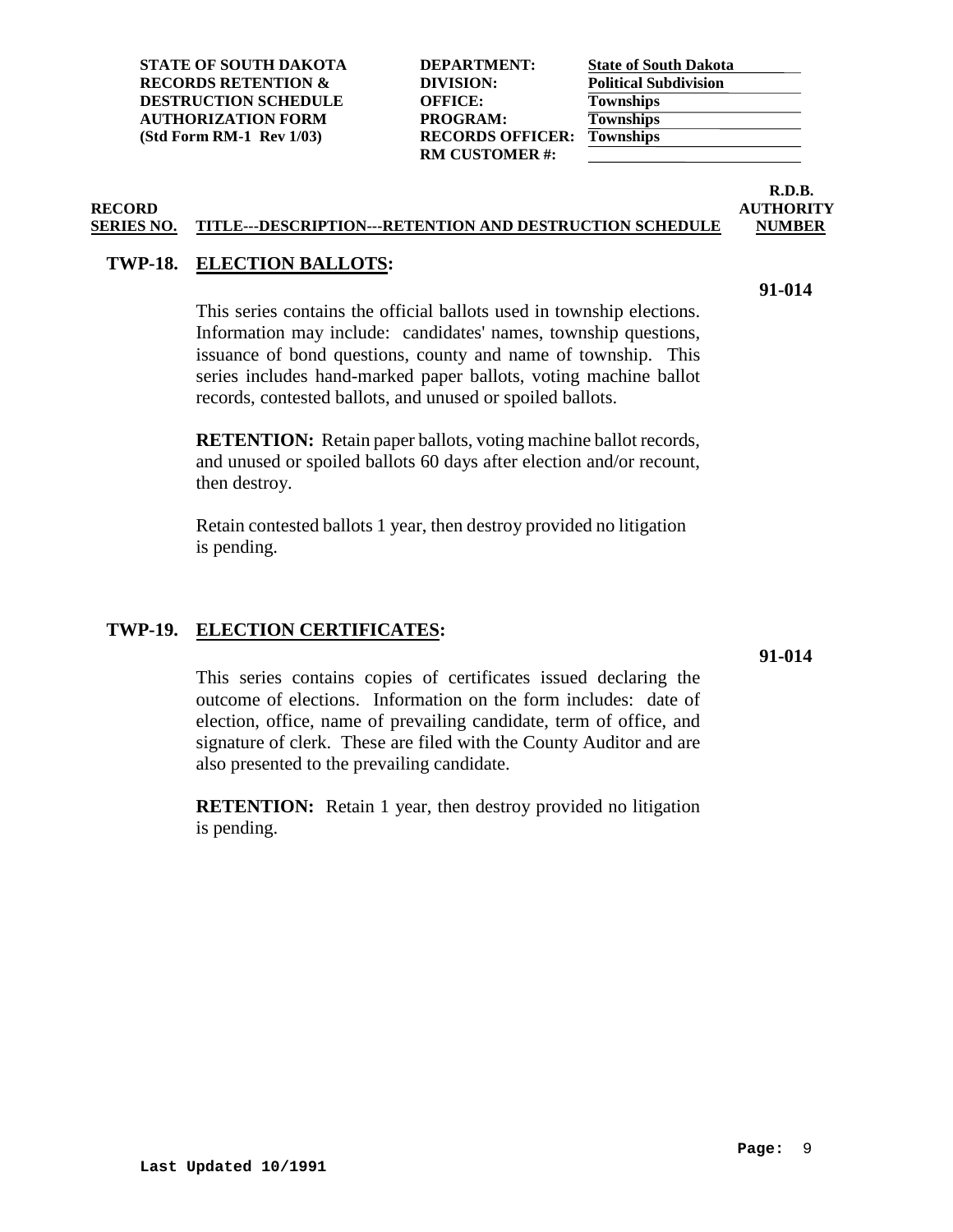| <b>DEPARTMENT:</b>      |
|-------------------------|
| DIVISION:               |
| <b>OFFICE:</b>          |
| PROGRAM:                |
| <b>RECORDS OFFICER:</b> |
| <b>RM CUSTOMER #:</b>   |
|                         |

| <b>State of South Dakota</b> |  |
|------------------------------|--|
| <b>Political Subdivision</b> |  |
| <b>Townships</b>             |  |
| <b>Townships</b>             |  |
| <b>Townships</b>             |  |

### **R.D.B. RECORD AUTHORITY**

**91-014**

### **SERIES NO. TITLE---DESCRIPTION---RETENTION AND DESTRUCTION SCHEDULE NUMBER**

### <span id="page-18-0"></span>**TWP-20. ELECTION NOTICES:**

This series serves to notify the public of an election. Information on the notices includes: date, location, hours polls will be open, list of offices to be filled or ballot issues being considered, list of polling places, and signature of clerk, auditor, or finance officer.

**RETENTION:** Retain 60 days after election, then destroy.

### <span id="page-18-1"></span>**TWP-21. ELECTION POLL AND TALLY LISTS:**

**91-014**

This series is a list of those voting in a township election and is used to canvass the elections. Information includes: names of voters, names of candidates, and date and place of meeting at which election is held.

**RETENTION:** Retain 60 days after election, then destroy.

### <span id="page-18-2"></span>**TWP-22. ELECTION RETURNS:**

This series is forwarded to the township clerk by election officials and is maintained by the township clerk for reference. Information includes: vote totals and candidates' names. They are the election results.

**RETENTION:** If maintained separately, retain 25 years, then transfer to State Archives for final disposition. Otherwise, maintain permanently with the official minutes (Township Book of Records.)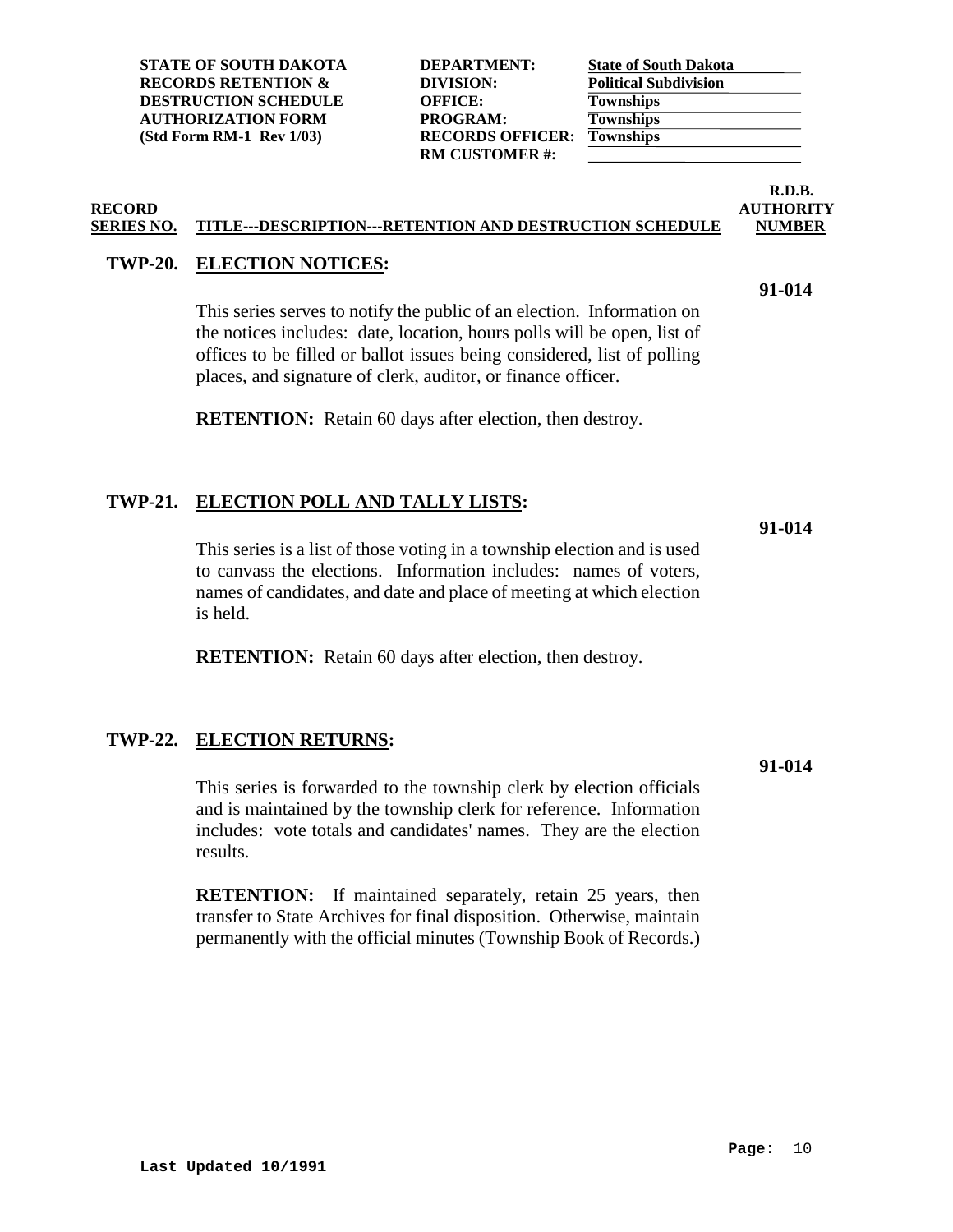| DEPARTMENT:            |
|------------------------|
| DIVISION:              |
| <b>OFFICE:</b>         |
| PROGRAM:               |
| <b>RECORDS OFFICER</b> |
| <b>RM CUSTOMER#:</b>   |
|                        |

| <b>State of South Dakota</b> |  |
|------------------------------|--|
| <b>Political Subdivision</b> |  |
| <b>Townships</b>             |  |
| <b>Townships</b>             |  |
| <b>Townships</b>             |  |

#### **R.D.B.<br>AUTHORITY RECORD AUTHORITY SERIES NO. TITLE---DESCRIPTION---RETENTION AND DESTRUCTION SCHEDULE NUMBER**

### <span id="page-19-0"></span>**TWP-23. EMPLOYEE FILES:**

This series is arranged alphabetically by name and contains a folder for each employee in the township. Information may include but is not limited to: applications for employment, personal data sheets, authorizations for payroll deductions, letters of reprimand and commendation, resumes, service records, notices of resignation, W-4 forms, training records, and supervisors' reports of employee separation. These files serve as a history of the employees' service and training with the township and provide payroll information. They are maintained to review work history of former employees who apply for work and for audit purposes.

**RETENTION:** Retain active employee files. Transfer terminated employee files for storage for 3 years. Destroy 3 years after employment is terminated.

### <span id="page-19-1"></span>**TWP-24. EMPLOYMENT APPLICATIONS, UNSUCCESSFUL:**

**91-014**

This series is arranged alphabetically by applicants' names and may contain copies of resumes and credentials of individuals who have applied for part-time employment with the township, i.e., driving the maintainer or mowing weeds. Information includes: name of applicant, address, education, training, and experience. The files are maintained as a source of information when filling vacant positions within the township. Applications for individuals who are successful in securing employment are transferred to their respective "Personnel Files."

**RETENTION:** Retain 1 year, then destroy.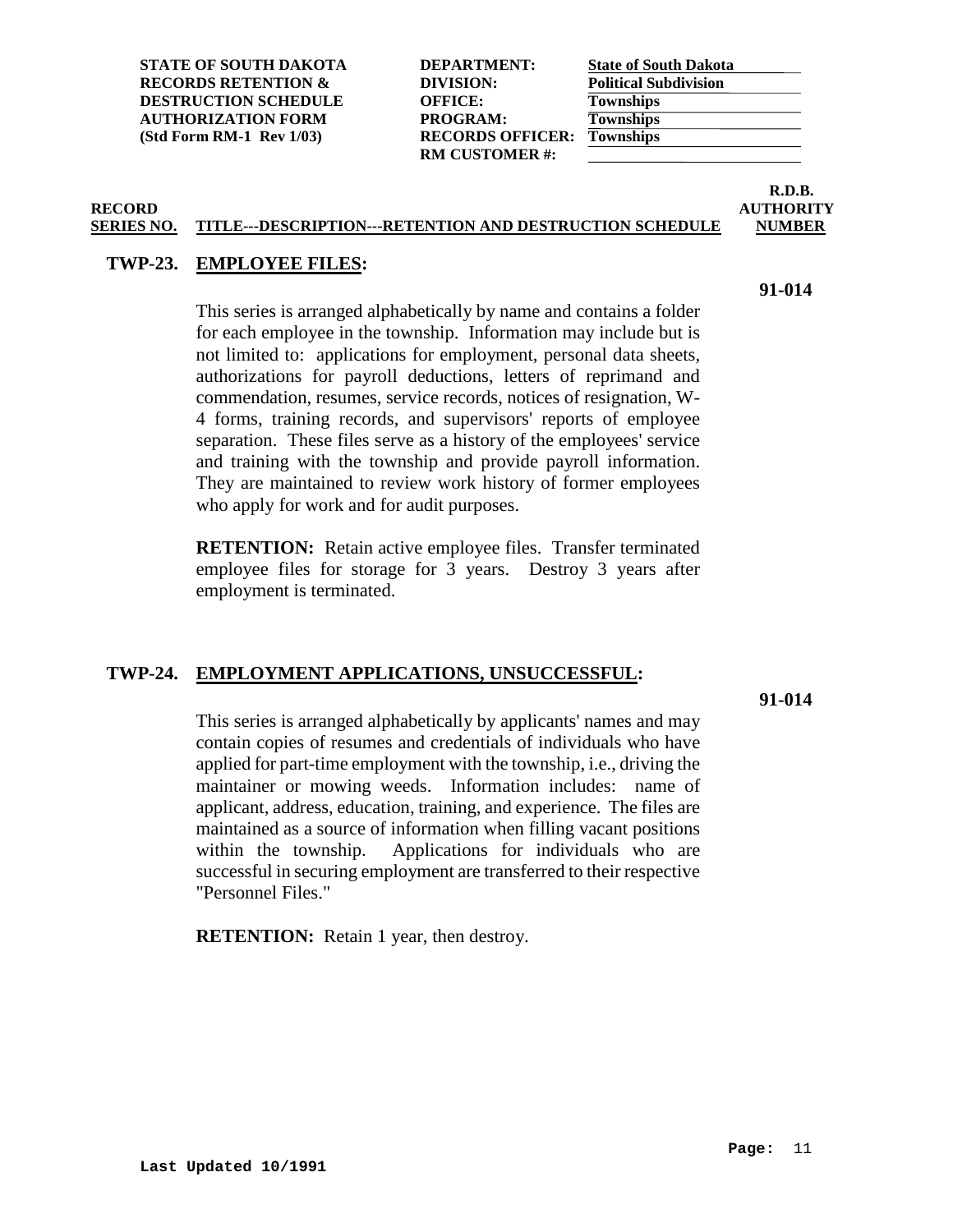| <b>DEPARTMENT:</b>     |
|------------------------|
| DIVISION:              |
| <b>OFFICE:</b>         |
| PROGRAM:               |
| <b>RECORDS OFFICER</b> |
| <b>RM CUSTOMER #:</b>  |
|                        |

| <b>State of South Dakota</b> |  |
|------------------------------|--|
| <b>Political Subdivision</b> |  |
| <b>Townships</b>             |  |
| <b>Townships</b>             |  |
| <b>Townships</b>             |  |

### **R.D.B.<br>AUTHORITY RECORD AUTHORITY**

**91-014**

#### **SERIES NO. TITLE---DESCRIPTION---RETENTION AND DESTRUCTION SCHEDULE NUMBER**

### <span id="page-20-0"></span>**TWP-25. FINANCIAL STATEMENTS:**

Financial statements provide an overview of the township's financial condition for a given year. Information may include but is not limited to: balance sheets; statement of revenues, expenditures and changes in fund balances--budgeted and actual; statement of fixed assets; summary of significant accounting procedures; supplemental information and working papers. The statements are maintained for reference and audit purposes.

**RETENTION:** Retain 4 years. Destroy after 4 years provided no claim, litigation, or audit is pending. Otherwise, maintain until litigation, claim, or audit is complete and maintain for an additional 3 years, then destroy.

### <span id="page-20-1"></span>**TWP-26. GRANT FILES:**

This series is arranged alphabetically by grant name and contains information concerning the administration of funded grants. Information includes: grant applications, working papers, grant documentation, and monitoring and accounting records. The information is used for administering current grants, for reference when requesting new grants, and for audit purposes.

**RETENTION:** Retain current; transfer terminated to storage for 4 years. Destroy 4 years after terminated provided no claim, audit, or litigation is pending. Retain 4 years. Otherwise, maintain until litigation, claim, or audit is complete and maintain for an additional 3 years, then destroy.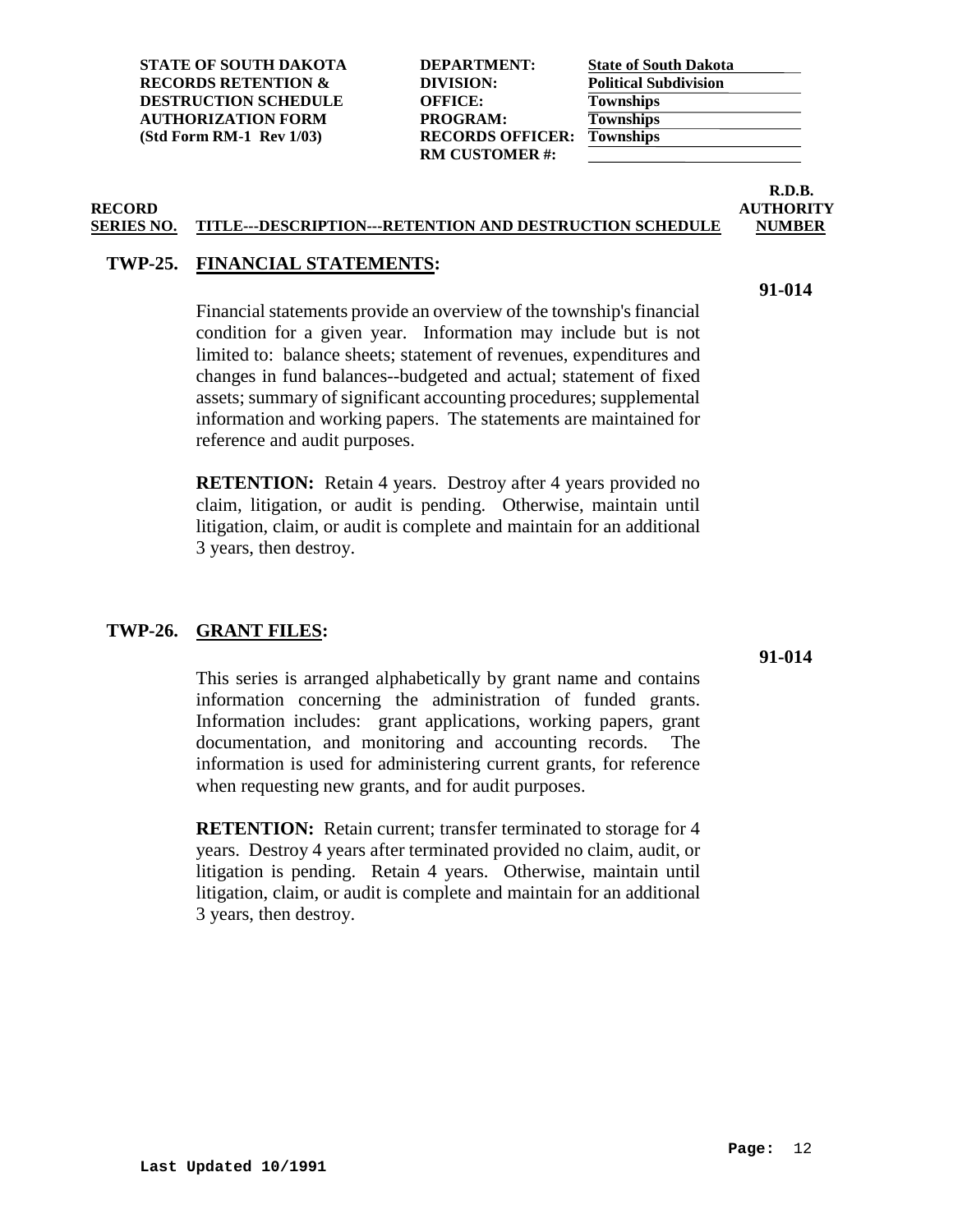| <b>DEPARTMENT:</b>     |
|------------------------|
| DIVISION:              |
| <b>OFFICE:</b>         |
| PROGRAM:               |
| <b>RECORDS OFFICER</b> |
| <b>RM CUSTOMER#:</b>   |
|                        |

|                  | <b>State of South Dakota</b> |  |
|------------------|------------------------------|--|
|                  | <b>Political Subdivision</b> |  |
| <b>Townships</b> |                              |  |
| <b>Townships</b> |                              |  |
| <b>Townships</b> |                              |  |

### **R.D.B.<br>AUTHORITY RECORD AUTHORITY**

**91-014**

#### **SERIES NO. TITLE---DESCRIPTION---RETENTION AND DESTRUCTION SCHEDULE NUMBER**

### <span id="page-21-0"></span>**TWP-27. INVENTORY, CAPITAL ASSETS:**

This series is arranged chronologically and contains information regarding the township's assets. Information may include: a copy of the inventory, file maintenance forms which reflect changes in the inventory, inventory procedural manuals, and surplus property received and transferred forms. The information is maintained for property management and accountability purposes.

**RETENTION:** Retain current; transfer terminated to storage for 4 years. Destroy 4 years after terminated provided no claim, audit, or litigation is pending. Retain 4 years. Otherwise, maintain until litigation, claim, or audit is complete and maintain for an additional 3 years, then destroy.

Retain current procedures manuals; destroy obsolete or superseded.

### <span id="page-21-1"></span>**TWP-28. LEGISLATION FILES:**

This series is arranged chronologically and constitutes the agency's central file of all proposed legislation and legislation from previous years. Information includes: resource materials, bill tracking printouts, copies of House and Senate bills, preliminary bill drafts, and the final drafts of proposed legislation. The information is used for bill drafting, submission, and tracking during the legislative session.

**RETENTION:** Retain current; destroy superseded or obsolete.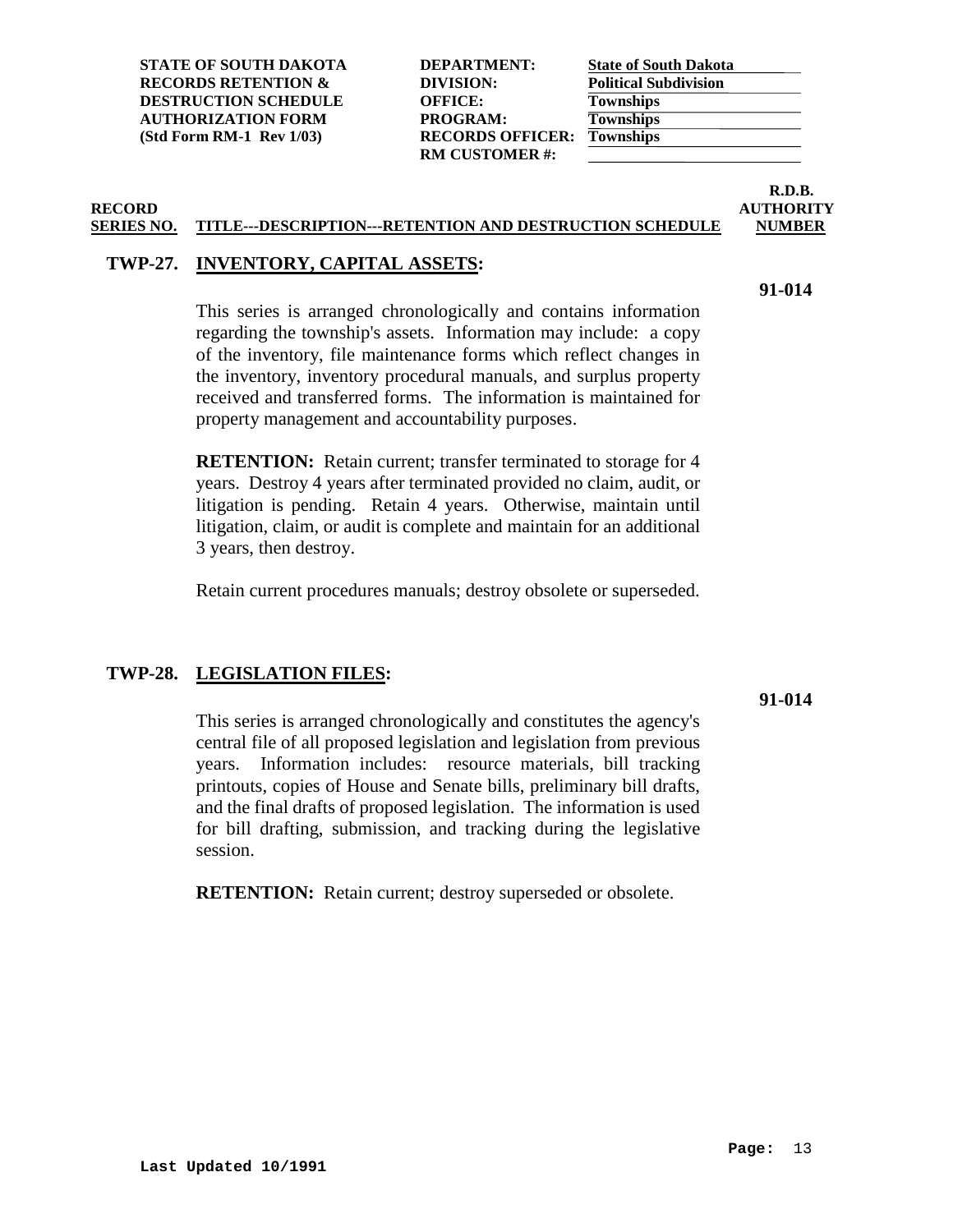| <b>STATE OF SOUTH DAKOTA</b>   | <b>DEPARTMENT:</b>      | <b>State of South Dakota</b> |
|--------------------------------|-------------------------|------------------------------|
| <b>RECORDS RETENTION &amp;</b> | DIVISION:               | <b>Political Subdivision</b> |
| <b>DESTRUCTION SCHEDULE</b>    | <b>OFFICE:</b>          | <b>Townships</b>             |
| <b>AUTHORIZATION FORM</b>      | PROGRAM:                | <b>Townships</b>             |
| (Std Form RM-1 Rev 1/03)       | <b>RECORDS OFFICER:</b> | <b>Townships</b>             |
|                                | <b>RM CUSTOMER#:</b>    |                              |
|                                |                         |                              |

### **SERIES NO. TITLE---DESCRIPTION---RETENTION AND DESTRUCTION SCHEDULE NUMBER**

### <span id="page-22-0"></span>**TWP-29. LEVY, NOTICE OR CERTIFICATE OF:**

This series is required by SDCL 8-10-2 and is a report of actions taken at the annual township meeting indicating the amount of money that will need to be raised for the ensuing year. The information is also available to the township in its annual meeting minutes.

**RETENTION:** File with county auditor within 3 days of annual meeting.

#### <span id="page-22-1"></span>**TWP-30. MINUTES:**

This series contains the official copy of record of the minutes (also known as the Township Book of Records) of special and annual township meetings and township board meetings.

**RETENTION:** Retain permanently as the township's book of records.

(NOTE: Consider microfilming or photocopying these minutes and storing the duplicates in a different building to provide dispersal protection of these VITAL RECORDS.)

(NOTE: Subject to screening by the State Archivist prior to disposal.)

**91-014**

**Page:** 14

**91-014**

**RECORD AUTHORITY**

**R.D.B.**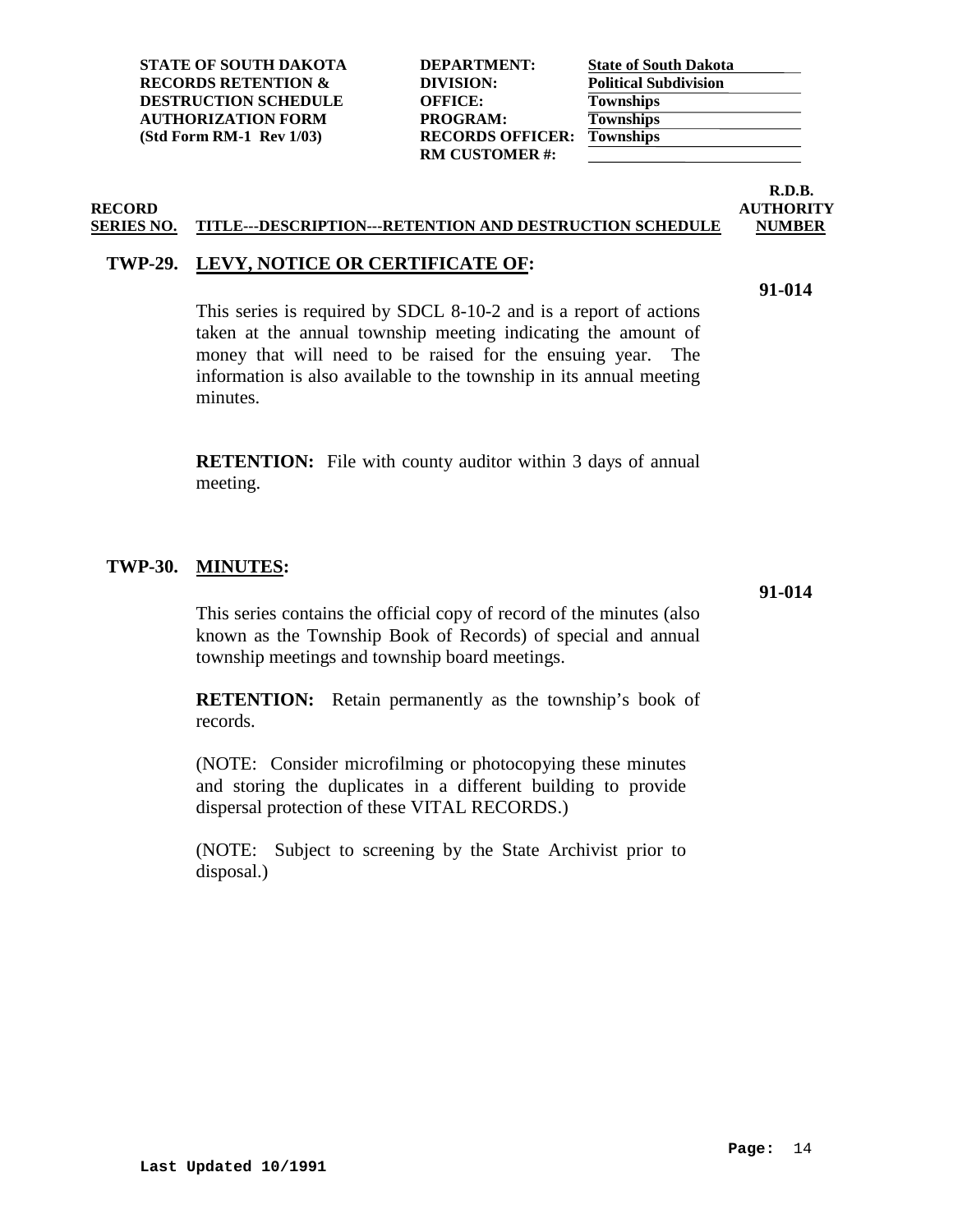**STATE OF SOUTH DAKOTA DEPARTMENT: RECORDS RETENTION & DIVISION DESTRUCTION SCHEDULE** (**OFFICE: OFFICE: OFFICE: T AUTHORIZATION FORM (Std Form RM-1 Rev 1/03)** F

| <b>DEPARTMENT:</b>      | <b>Sta</b> |
|-------------------------|------------|
| DIVISION:               | Po         |
| OFFICE:                 | Tо         |
| <b>PROGRAM:</b>         | To         |
| <b>RECORDS OFFICER:</b> | Tо         |
| <b>RM CUSTOMER #:</b>   |            |
|                         |            |

| <b>State of South Dakota</b> |  |
|------------------------------|--|
| <b>Political Subdivision</b> |  |
| <b>Townships</b>             |  |
| <b>Townships</b>             |  |
| <b>Townships</b>             |  |

### **SERIES NO. TITLE---DESCRIPTION---RETENTION AND DESTRUCTION SCHEDULE NUMBER**

### <span id="page-23-0"></span>**TWP-31. MINUTES, MISCELLANEOUS COMMITTEE:**

This series is arranged alphabetically by committee name and contains copies of minutes from committee meetings. Information includes: date, committee name, members present, topics discussed and actions taken.

**RETENTION:** Retain 4 years, then destroy.

(NOTE: Subject to screening by the State Archivist prior to disposal.)

#### <span id="page-23-1"></span>**TWP-32. NOTICES, MEETING, ANNUAL AND SPECIAL:**

**91-014**

**91-014**

SDCL 8-3-1 requires each organized township to hold a township meeting on the first Tuesday of March. Notices of the time and place of this meeting must be published in a legal newspaper within the county. SDCL 8-3-3 allows for additional township meetings under certain circumstances; notices of these meetings must also be published. This series contains the documentation that meetings held were properly advertised.

**RETENTION:** Retain 1 year, then destroy.

#### <span id="page-23-2"></span>**TWP-33. OATH OF OFFICE:**

This series contains the oath executed by elected or appointed township officials within 10 days of notice of election.

**RETENTION:** File with county auditor immediately.

(NOTE: SDCL 8-4-5 states that failure to file a required oath constitutes a refusal of such office. SDCL 8-4-6 imposes a \$50 fine for entering upon township duties without first taking a required oath of office.)

### **R.D.B. RECORD AUTHORITY**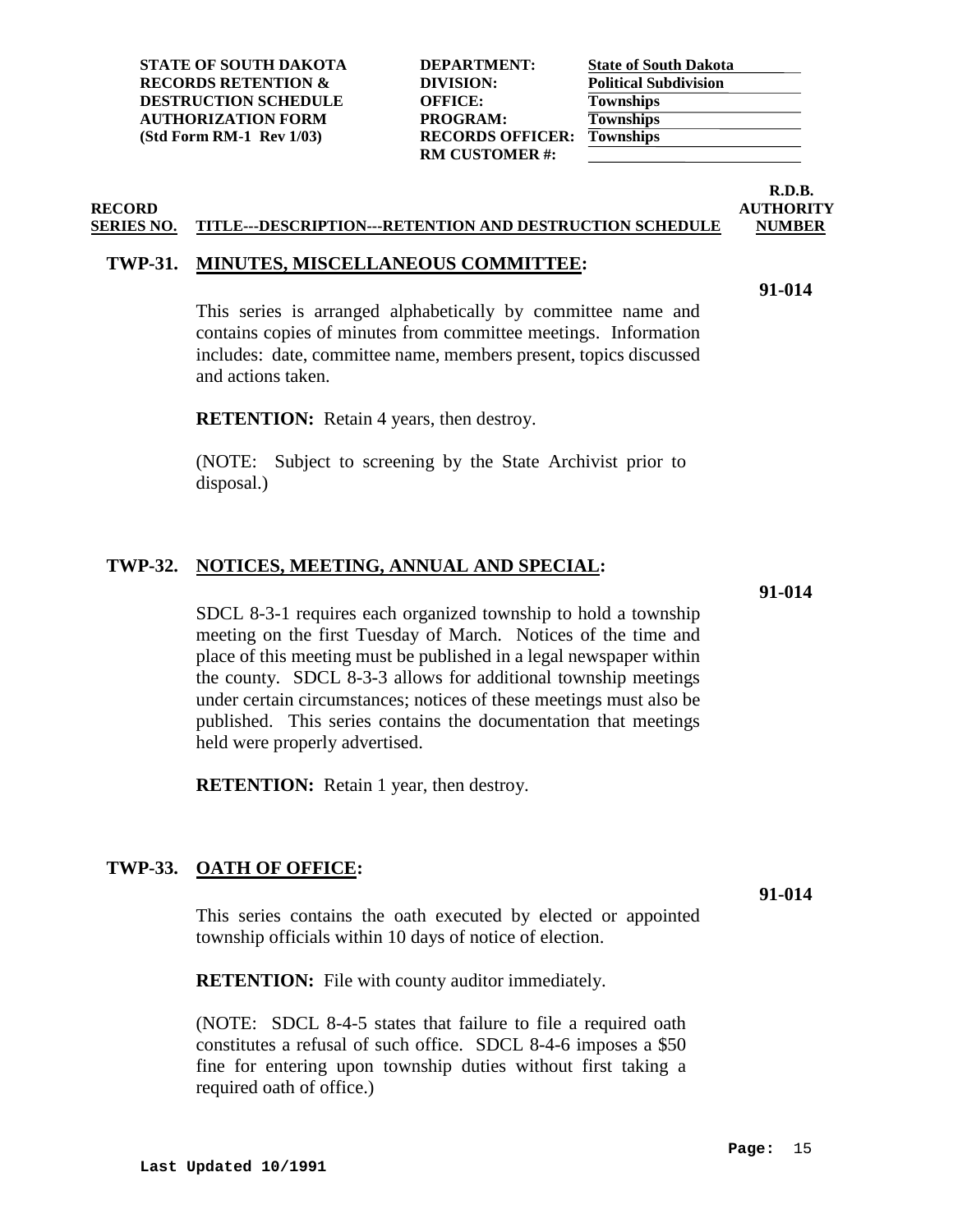**STATE OF SOUTH DAKOTA DEPARTMENT: RECORDS RETENTION & DIVISION DESTRUCTION SCHEDULE OFFICE: Townships AUTHORIZATION FORM (Std Form RM-1 Rev 1/03) RE** 

| <b>DEPARTMENT:</b>      | St |
|-------------------------|----|
| DIVISION:               | Po |
| <b>OFFICE:</b>          | Тo |
| <b>PROGRAM:</b>         | To |
| <b>RECORDS OFFICER:</b> | Tо |
| <b>RM CUSTOMER #:</b>   |    |
|                         |    |

| <b>State of South Dakota</b> |  |
|------------------------------|--|
| <b>Political Subdivision</b> |  |
| <b>Townships</b>             |  |
| <b>Townships</b>             |  |
| <b>Townships</b>             |  |

#### **R.D.B. RECORD AUTHORITY SERIES NO. TITLE---DESCRIPTION---RETENTION AND DESTRUCTION SCHEDULE NUMBER**

### <span id="page-24-0"></span>**TWP-34. PETITIONS:**

This series contains original petitions signed by township residents urging action by the government. They are maintained here for public record. Information on the petition may include but is not limited to: resolution number, date, signature, description of property or action to be taken, and Notary Public seal and signature. The petitions have little value after the resultant issue has been acted upon.

**RETENTION:** Retain 1 year, then destroy.

### <span id="page-24-1"></span>**TWP-35. PETITIONS, NOMINATING:**

This series documents the nomination of an individual who has declared as a candidate for the office named in the petition. Information on the petitions includes: jurisdiction applicable for the office sought; nominee; county; declaration of candidate; instructions to signers; verification by person circulating nominating petition; date; seal; and signatures of officer administering oath, person circulating nominating petition, and candidate.

**RETENTION:** Retain 1 year, then destroy.

**91-014**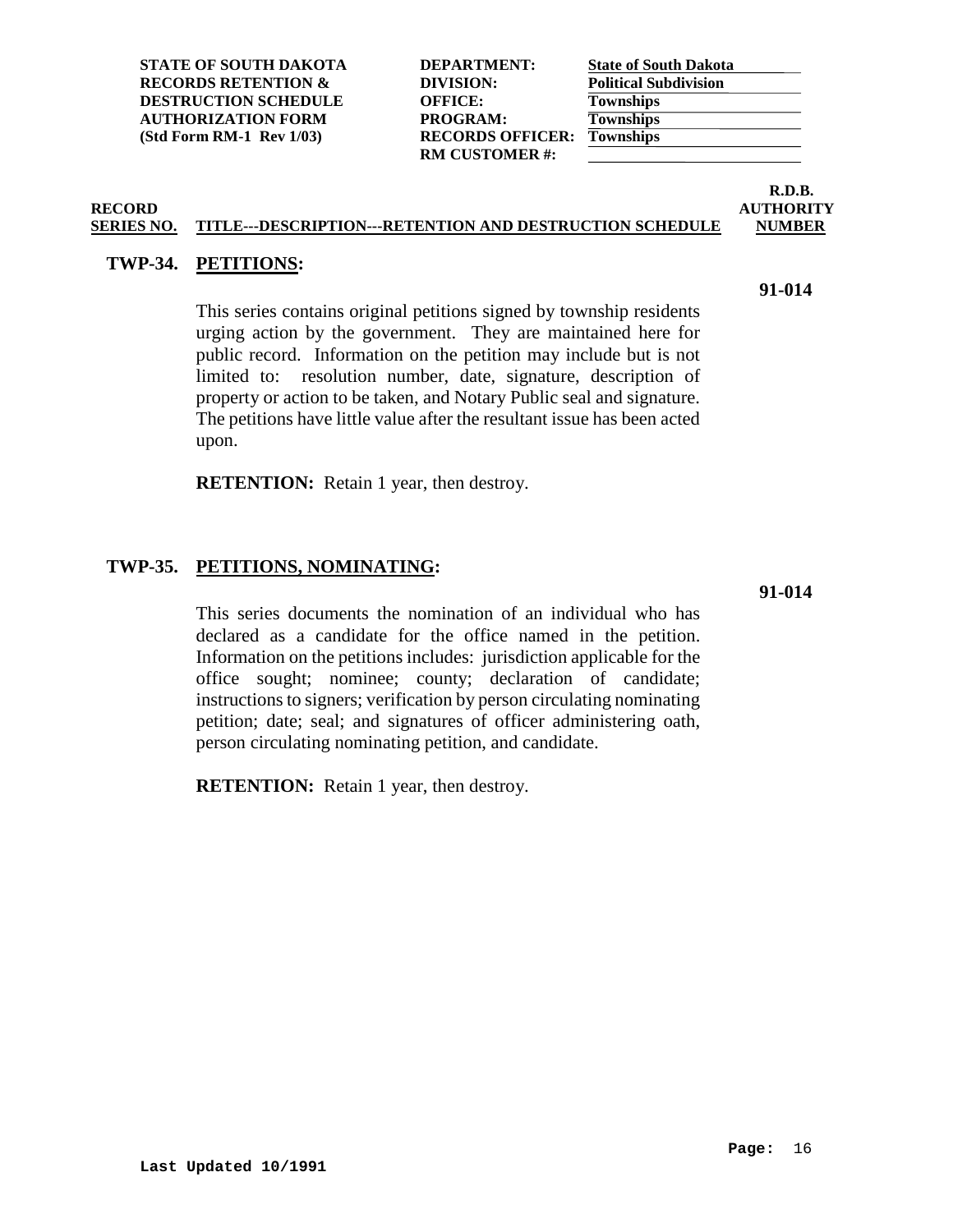| <b>DEPARTMENT:</b>      |
|-------------------------|
| DIVISION:               |
| <b>OFFICE:</b>          |
| PROGRAM:                |
| <b>RECORDS OFFICER:</b> |
| <b>RM CUSTOMER#:</b>    |
|                         |

| <b>State of South Dakota</b> |  |
|------------------------------|--|
| <b>Political Subdivision</b> |  |
| <b>Townships</b>             |  |
| <b>Townships</b>             |  |
| <b>Townships</b>             |  |

### **R.D.B.<br>AUTHORITY RECORD AUTHORITY**

**91-014**

### **SERIES NO. TITLE---DESCRIPTION---RETENTION AND DESTRUCTION SCHEDULE NUMBER**

### <span id="page-25-0"></span>**TWP-36. RECEIPT BOOKS:**

This series contains forms issued to document the receipt of money. Receipts are prenumbered and include: date money was received, amount received, funds and accounts to be credited, the amount to be credited, and signature of the person receiving the money. The information is maintained for audit purposes.

**RETENTION:** Retain full book 1 year, then transfer to storage for 3 years. Destroy after 4 years provided no audit, litigation, or claim is pending.

When litigation, claim, or audit is complete maintain for an additional 3 years, then destroy.

#### <span id="page-25-1"></span>**TWP-37. RESIGNATIONS, ACCEPTANCE AND NOTICES:**

**91-014**

This series contains resignations tendered by various township officers. Information includes: name of resigning officer, reason for resignation, date, and signature of resigner and acceptance, date and signatures of the Board of Supervisors. Notices of resignation are to be filed with the township clerk.

**RETENTION:** Retain until such resignation is recorded in the minutes of the annual meeting and approved and made part of the book of records, then destroy.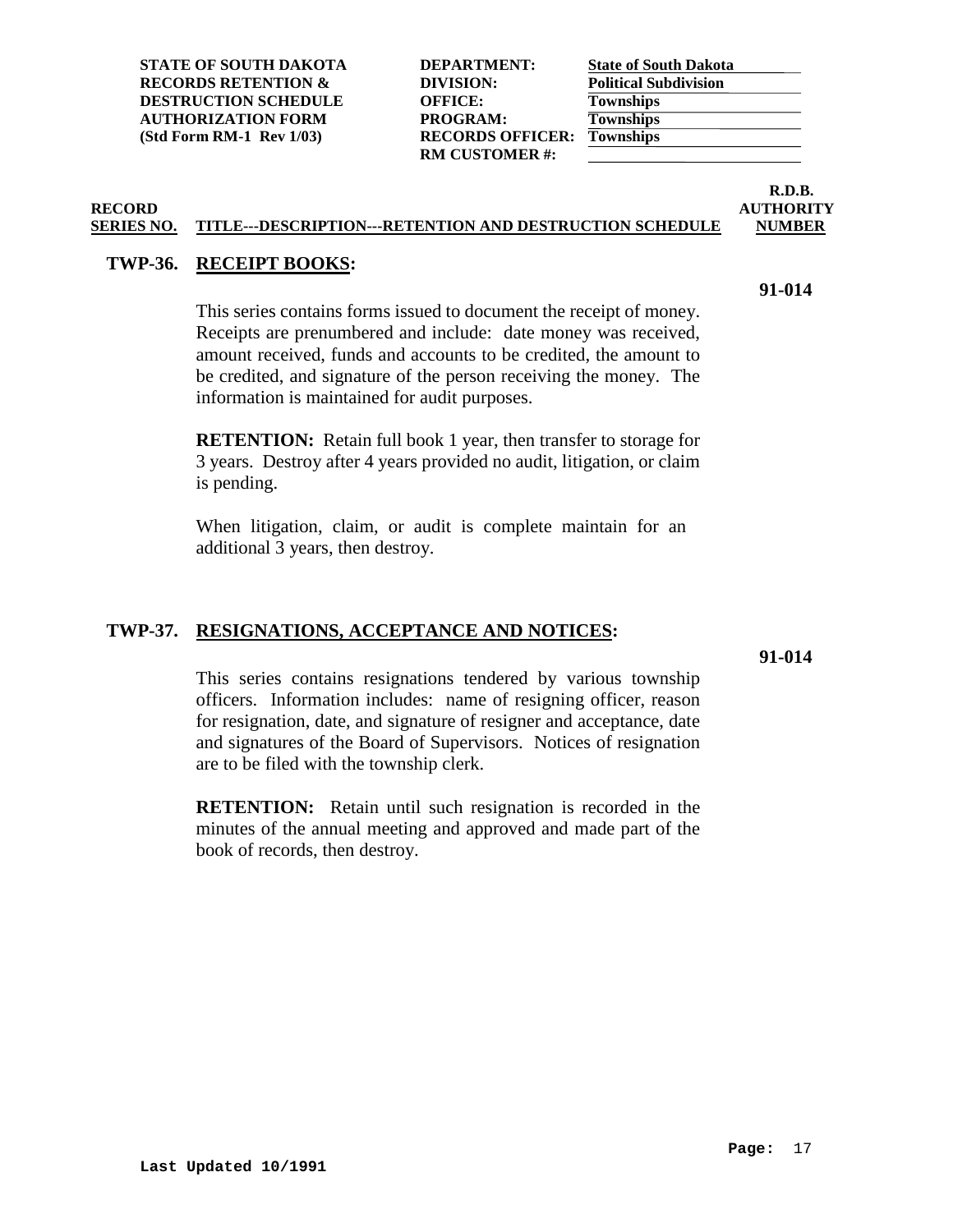| <b>DEPARTMENT:</b>      |
|-------------------------|
| DIVISION:               |
| <b>OFFICE:</b>          |
| PROGRAM:                |
| <b>RECORDS OFFICER:</b> |
| <b>RM CUSTOMER#:</b>    |
|                         |

|                              | <b>State of South Dakota</b> |  |
|------------------------------|------------------------------|--|
| <b>Political Subdivision</b> |                              |  |
| <b>Townships</b>             |                              |  |
| <b>Townships</b>             |                              |  |
| <b>Townships</b>             |                              |  |

### **R.D.B. RECORD AUTHORITY**

### **SERIES NO. TITLE---DESCRIPTION---RETENTION AND DESTRUCTION SCHEDULE NUMBER**

#### <span id="page-26-0"></span>**TWP-38. TOWNSHIP BOOK OF RECORDS:**

**91-014**

This series contains the official minutes and actions of the township. It is maintained by the township clerk.

**RETENTION:** Retain for the life of the township. Transfer to the County Auditor should the township cease to exist.

(NOTE: Subject to screening by the State Archivist prior to disposal.)

### <span id="page-26-1"></span>**TWP-39. VEHICLE AND EQUIPMENT FILES:**

**91-014**

This series contains information regarding each motor vehicle and/or piece of equipment owned by the township. Information may include: trip data including vehicle identification number, sign-out sheets for each vehicle, sign-out dates and times, driver, return dates and times, beginning and ending odometer readings, and purposes of travel; fuel/oil usage data; bills of sale, and summaries of maintenance performed on all equipment. The information is maintained to document usage of each vehicle, to justify the sale of old vehicles and purchase of new vehicles, and for audit purposes.

**RETENTION:** Retain trip data 1 year then transfer to storage for 3 years. Destroy after 4 years provided no claim, litigation, or audit is pending. Otherwise, maintain until litigation, claim, or audit is complete and maintain for an additional 3 years, then destroy.

Retain fuel/oil usage data and maintenance records 3 years, then destroy.